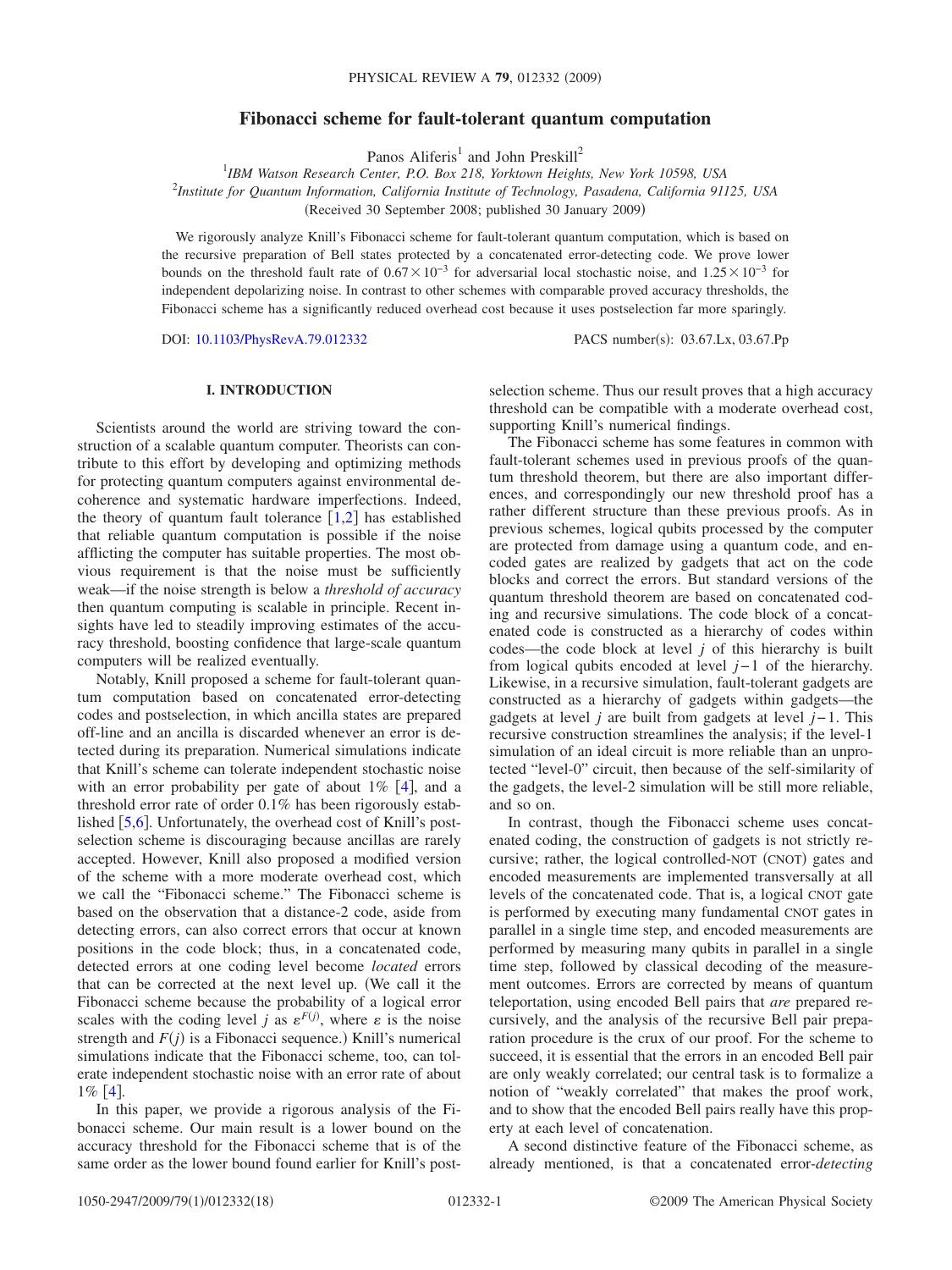code is used to correct *located* errors. The *classical* decoding of a measured code block is performed recursively, starting at the lowest level; a subblock is flagged if an error is detected in the subblock, and at each level, if an error is detected in a block that has only one flagged subblock, then the flagged subblock is corrected. In principle, flagging detected errors and constructing nonrecursive gadgets are independent ideas—we could use flagging in a recursive scheme or use nonrecursive gadgets without flagging. However, following Knill, we have found that combining flagging and nonrecursive gadget construction gives an especially high threshold estimate at a moderate overhead cost.

This paper is structured as follows. In Sec.  $II$ , we define the correlated "local stochastic" noise model that we consider in most of our analysis. Our arguments also apply to uncorrelated Pauli noise models, and yield a slightly better lower bound on the accuracy threshold in that case.) In Sec. [III,](#page-1-1) we formulate the Fibonacci scheme for simulating a quantum circuit, and present gadgets for error correction and logical gates based on a concatenated four-qubit code; then in Sec. [IV](#page-3-0) we define our procedure for decoding the mea-surement of a code block. In Secs. [V](#page-5-0) and [VI,](#page-11-0) we derive recursion relations that characterize the error correlations in recursively prepared Bell pairs and the failure probability of gadgets for  $G<sub>CSS</sub>$  operations; this is the technical heart of our proof. In Sec. [VII,](#page-13-0) we obtain a lower bound on the accuracy threshold for  $G<sub>CSS</sub>$  operations, and we extend it to a complete universal set of fault-tolerant quantum gates in Sec. [VIII.](#page-15-0) We discuss the overhead cost of the Fibonacci scheme in Sec. [IX.](#page-15-1) Finally, Sec. [X](#page-17-5) contains our conclusions.

#### **II. NOISE MODEL**

<span id="page-1-0"></span>We use the term *location* to speak of an operation in a quantum circuit that is performed in a single time step; a location may be a single-qubit or multiqubit gate, a qubit preparation step, a qubit measurement, or the identity operation in the case of a qubit that is idle during the time step. In a stochastic noise model, we assume that at each circuit location either the ideal operation is executed perfectly or else a fault occurs, and we assign a probability to each *fault path*—that is, to each possible set of faulty locations in the circuit. We speak of *local stochastic noise* with strength  $\varepsilon$  if, for any *r* specified locations in the circuit, the sum of the probabilities of all fault paths with faults at those *r* locations is no larger than  $\varepsilon^r$ . For each fault path, the trace-preserving quantum operation applied at the faulty locations is arbitrary and can be chosen adversarially; therefore in this noise model the faults can be correlated both temporally and spatially. However, we will exclude "leakage" faults in which quantum information escapes from the computational space.

In the Fibonacci scheme, errors are corrected by teleportation, and logical errors occur if the Bell measurements in the noisy circuit fail to simulate correctly the Bell measurements in the ideal circuit. We will analyze the effectiveness of the scheme by propagating errors forward to the measurements, in order to estimate the failure probability for the measurement of encoded blocks. This error propagation is feasible because qubits are always measured just a few time steps after they are initially prepared.

For each fault path, the operation  $N$  acting at the faulty locations can be expressed in terms of a set  $\{N_k\}$  of nontrivial Kraus operators, and each Kraus operator has a Pauli expansion  $N_k = \sum_l c_{k,l} P_l$ , where  $P_l$  denotes a tensor product of Pauli spin operators  $\{I, \sigma_x, \sigma_y, \sigma_z\}$  that act at the faulty locations. Each Pauli operator can be propagated forward in time through the ideal circuit. Thus, for each fault path and for each time  $\tau$ , we obtain a trace-preserving completely positive map  $\mathcal{N}(\tau)$  acting on the qubits at time  $\tau$ , where each Kraus operator in  $\mathcal{N}(\tau)$  also has a Pauli expansion. For any qubit labeled *q* we will say that the operation  $N$  causes a "type-x" error acting on *q* at time  $\tau$  if any Pauli operator in the expansion of  $\mathcal{N}(\tau)$  contains either  $\sigma_x$  or  $\sigma_y$  acting on *q*; similarly we say that  $N$  causes a "type-z" error acting on  $q$  at time  $\tau$  if any Pauli operator in the expansion of  $\mathcal{N}(\tau)$  contains either  $\sigma_z$  or  $\sigma_y$  acting on *q*. Thus, if *q* is measured at time  $\tau$ , then  $N$  generates a measurement error with nonzero probability if the measurement is in the *z* basis and there is a type-*x* error, or if the measurement is in the *x* basis and there is a type-*z* error.

## **III. SCHEME**

<span id="page-1-1"></span>We will assume that our quantum computer is equipped to execute elementary operations chosen from the universal set

$$
\mathcal{G} = \{ \underbrace{\text{CNOT}, \mathcal{P}_{|0}, \mathcal{P}_{|+}, \mathcal{M}_{\sigma_z}, \mathcal{M}_{\sigma_x} \}}_{\mathcal{G}_{CSS}} \cup \{ \mathcal{P}_{|+i}, \mathcal{P}_{|T} \}.
$$
 (1)

Here,  $\mathcal{M}_{\sigma_{\tau}}$  and  $\mathcal{M}_{\sigma_{\tau}}$  denote the measurement of the singlequbit Pauli operators  $\sigma_z$  and  $\sigma_x$ , respectively, and  $\mathcal{P}_{|\phi\rangle}$ denotes the preparation of the single-qubit state  $|\phi\rangle$ , where  $|+\rangle = \frac{1}{2}(|0\rangle + |1\rangle)$ ,  $|+i\rangle = \frac{1}{2}(|0\rangle + i|1\rangle)$ , and  $|T\rangle = \frac{1}{2}(|0\rangle + i|1\rangle)$  $+e^{i\pi/4}|1\rangle$ ). To prove our threshold theorem, first we will show that there is an accuracy threshold  $\varepsilon_0^{\text{css}}$  for operations in  $\mathcal{G}_{\text{CSS}}$ —if  $\varepsilon \leq \varepsilon_0^{\text{CSS}}$  then *encoded*  $\mathcal{G}_{\text{CSS}}$  operations can be simulated to any desired accuracy. Then we will show that for  $\varepsilon$  $\leq \varepsilon_0^{\text{css}}$ , by using the reliable encoded  $\mathcal{G}_{\text{CSS}}$  operations and the noisy elementary operations  $P_{|+i\rangle}$  and  $P_{|T\rangle}$ , we can distill accurately encoded copies of  $|+i\rangle$  and  $|T\rangle$ , thus completing a universal set of reliable encoded operations.

In the Fibonacci scheme, operations in  $G$  will be protected using the code  $(C_4)^{\triangleright j}$ , the four-qubit code  $C_4$  concatenated *j* times. (Knill actually proposed to concatenate  $C_4$  with a sixqubit code  $C_6$  in order to reduce the overhead [[4](#page-17-2)], but we will analyze a simpler scheme that uses  $C_4$  only.) The code  $C_4$  has distance 2 and its check operators are  $\sigma_z^{\otimes 4}$  and  $\sigma_x^{\otimes 4}$ . Though the code space is four dimensional, we will use only one of the two encoded qubits to protect the quantum information processed by the computer. The encoded Pauli operators acting on this "logical" qubit are

$$
\sigma_z^L = \sigma_z \otimes I \otimes \sigma_z \otimes I, \quad \sigma_x^L = \sigma_x \otimes \sigma_x \otimes I \otimes I, \qquad (2)
$$

while the encoded Pauli operators acting on the irrelevant "gauge" qubit are

$$
\sigma_z^G = I \otimes I \otimes \sigma_z \otimes \sigma_z, \quad \sigma_x^G = \sigma_x \otimes I \otimes \sigma_x \otimes I. \tag{3}
$$

We do not care about the state of the gauge qubit, and therefore a  $\sigma_z$  error acting on the third qubit in the code block is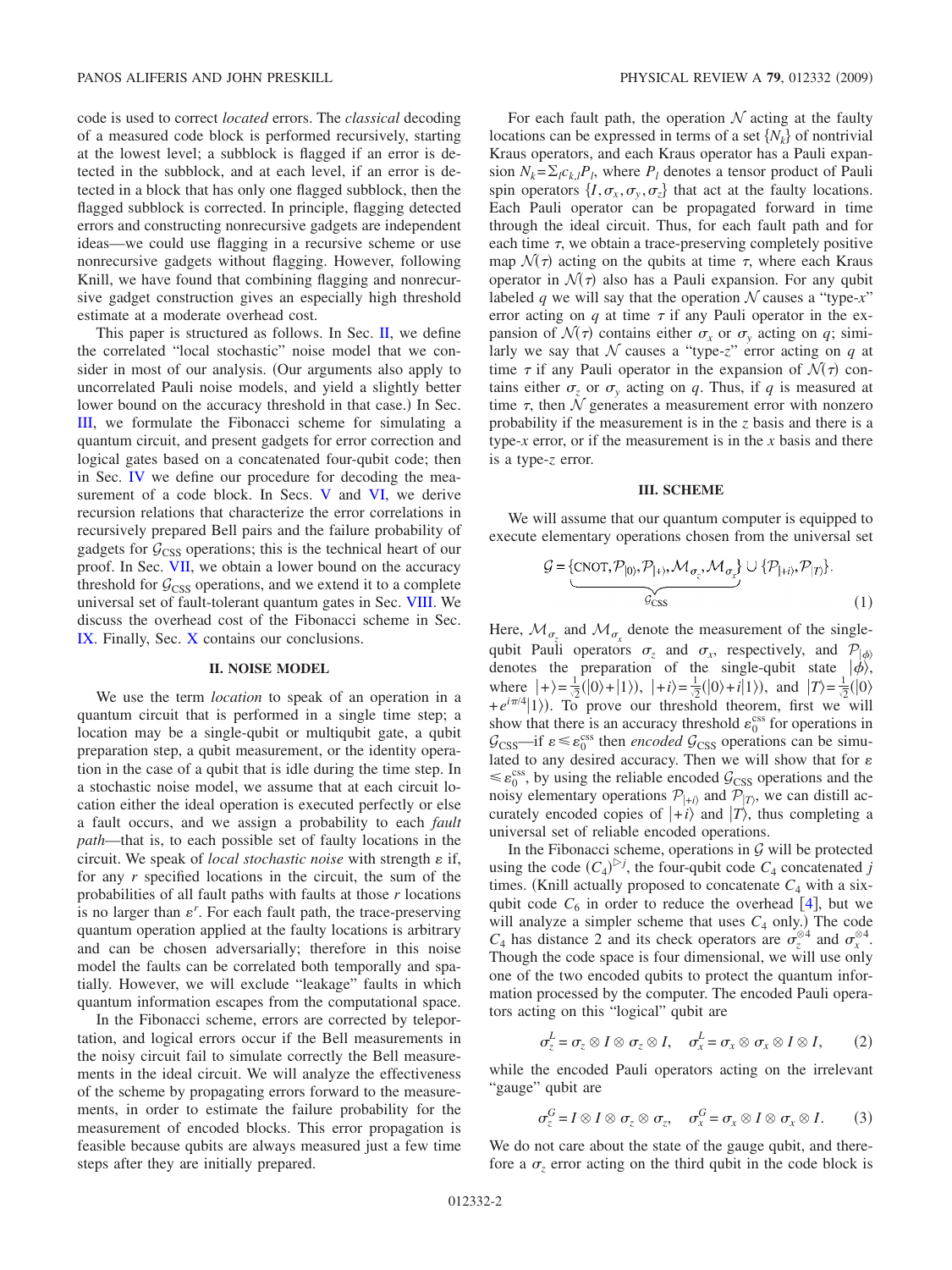<span id="page-2-0"></span>

FIG. 1. (Color online) The gadget for a CNOT gate protected by *C*4. A transversal CNOT gate, which implements the logical CNOT gate acting on two blocks, is preceded and followed by logical teleportations, which extract the code's error syndrome. Arrows denote CNOT gates, with the arrow tip pointing to the target qubit. Green and blue triangles pointing to the left denote  $\mathcal{M}_{\sigma_x}$  and  $\mathcal{M}_{\sigma_z}$ , respectively, and Bell pairs encoded in  $C_4$  (1-BPs) are prepared as in Fig. [2.](#page-2-1)

equivalent to a  $\sigma_z$  error acting on the fourth qubit—the errors differ by the gauge-qubit operator  $\sigma_z^G$ , which commutes with the logical Pauli operators. Likewise,  $\sigma$ <sub>z</sub> errors on the first and second qubits are equivalent, as are  $\sigma_x$  errors on the first and third qubits or  $\sigma_r$  errors on the second and fourth qubits.

We will derive our lower bound on  $\varepsilon_0^{\text{css}}$  by showing that, for  $\varepsilon < \varepsilon_0^{\text{css}}$ , "gadgets" realizing encoded  $\mathcal{G}_{\text{CSS}}$  operations protected by  $(C_4)^{\triangleright j}$  become highly reliable as *j* increases. How are these gadgets constructed? First, consider the  $G<sub>CSS</sub>$  gadgets protected by  $C_4$  (the case  $j=1$ ). The CNOT gadget, shown in Fig. [1,](#page-2-0) consists of a transversal logical CNOT gate, together with error recovery steps on each block that precede and follow the transversal gate. The other  $G<sub>CSS</sub>$  gadgets are smaller and more reliable than the CNOT gadget, so to obtain a lower bound on the  $G<sub>CSS</sub>$  threshold it suffices to study the CNOT gadget.

Inside all gadgets, error recovery is achieved by logical teleportation using Bell pairs encoded in *C*4. The encoded Bell pairs (1-BPs) are prepared by using unencoded Bell pairs (0-BPs) and CNOT gates as in Fig. [2.](#page-2-1) The preparation circuit must be designed carefully to control correlated errors. We do not need to worry about correlated errors in the 0-BPs—any two-qubit error acting on the Bell state  $|\Phi_0\rangle$  $= \frac{1}{\sqrt{2}}(|0\rangle \otimes |0\rangle + |1\rangle \otimes |1\rangle)$  is equivalent to a one-qubit error, because  $|\Phi_0\rangle$  is invariant under  $\sigma_x \otimes \sigma_x$  and  $\sigma_z \otimes \sigma_z$ . On the other hand, error correlations between the two blocks of the 1-BP might cause trouble, and can arise from a single fault in the transversal CNOT gate shown in Fig.  $2(b)$  $2(b)$ . A simple way to suppress correlated errors is to follow the preparation of the 1-BP with the teleportation of both blocks, using two other 1-BPs as shown in Fig.  $2(c)$  $2(c)$ . Using this circuit, an error occurs in an output block only if there is a fault in the teleportation of the block; therefore, errors in different blocks must arise from distinct faults.

One way to construct the gadget for the CNOT gate encoded in  $(C_4)^{\triangleright 2}$  would be to replace every elementary CNOT

<span id="page-2-1"></span>

FIG. 2. (Color online) (a) Preparation of an unencoded Bell pair (0-BP) where green and blue triangles pointing to the right denote  $\mathcal{P}_{\vert + \rangle}$  and  $\mathcal{P}_{\vert 0 \rangle}$ , respectively. (b) A Bell pair encoded in *C*<sub>4</sub> (1-BP) is constructed by preparing one block in the logical  $|+\rangle$  state, a second block in the logical  $|0\rangle$  state, and applying transversal CNOT gates. (c) The two blocks of a 1-BP are teleported, using two other 1-BPs, in order to limit correlations between errors in different output blocks. Depending on the measurement outcomes, logical Pauli operators (not shown) acting on the two output blocks may be needed to complete the teleportations.

gate in Fig. [1](#page-2-0) by the CNOT gadget encoded in  $C_4$ . And by repeating this replacement recursively, we could obtain the "level-*j*" gadget for the CNOT gate encoded in  $(C_4)^{D}$  for any *j* 1. However, in the Fibonacci scheme we do *not* follow this recursive procedure to construct the higher-level gadgets. Instead, for each *j* the logical CNOT gate inside the level-*j* CNOT gadget is performed transversally in a single time step just as in Fig. [1,](#page-2-0) and the measurements of encoded blocks are also transversal. We construct the higher-level gadgets using this nonrecursive method because we have found that it yields a significantly better lower bound on the accuracy threshold than a strictly recursive procedure. On the other hand, the level- $j$  Bell pair  $(j-BP)$  inside the level- $j$ CNOT gadget *is* constructed recursively. That is, just as the 1-BP preparation circuit in Fig.  $2(c)$  $2(c)$ , constructed from transversal level-1 CNOT gates and measurements, operates on 12 input 0-BPs, so the *j*-BP preparation circuit, constructed from level-*j* transversal CNOT gates and measurements, acts on 12 input (*j*-1)-BPs.

But this circuit for preparing a *j*-BP still has a flaw that must be addressed—for *j* large, each output qubit of the *j*-BP goes unmeasured for many time steps, gradually accumulating errors. Let us say that the final step in the *j*-BP preparation circuit, the level-*j* transversal CNOT gate acting on the output blocks, occurs in time step *j*. This transversal CNOT follows  $(j-1)$ -BP preparations that are completed in time step *j*−1. Thus, there are level-(*j*−1) transversal CNOT gates in time step *j*−1, which are preceded by (*j*−2)-BP preparations that are completed in time step *j*−2, and so on. We see that each of the output qubits of the *j*-BP is acted on by CNOT gates in consecutive time steps 1 to *j*. But during these *j* steps nothing is being done to correct the errors in these qubits.

We can correct this flaw by adding one more ingredient to the scheme; for  $j > 1$  we replace the circuit in Fig. [2](#page-2-1)(c), by the circuit in Fig. [3.](#page-3-1) In this modified circuit, after a *j*-BP is prepared, we teleport every output  $(C_4)^{\triangleright (j-1)}$  subblock by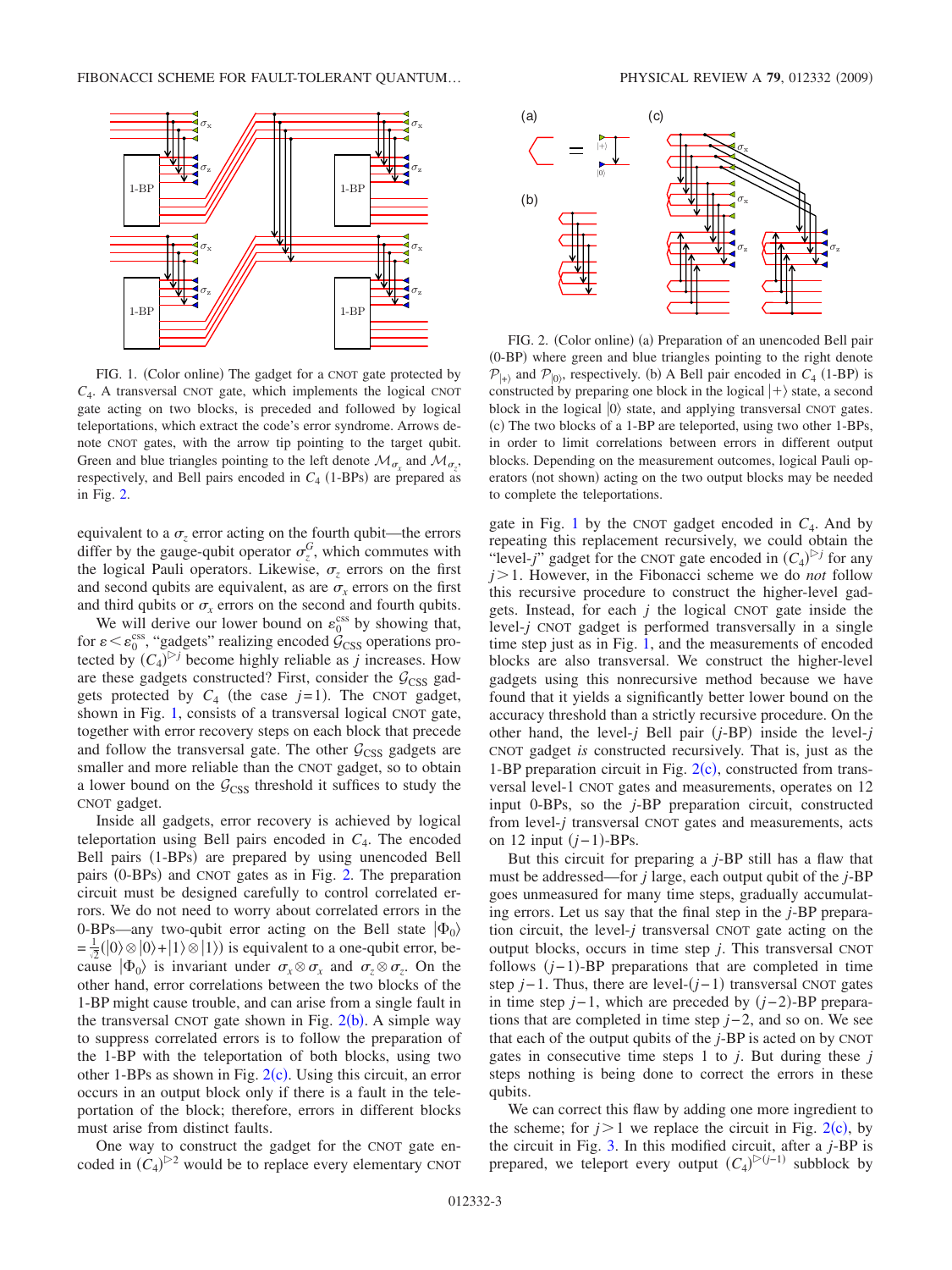<span id="page-3-1"></span>

FIG. 3. (Color online) (a) The complete preparation circuit for a *j*-BP where  $j > 1$ . It is identical to the circuit shown in Fig. [2](#page-2-1)(c), except that a final teleportation of each level- $(j-1)$  subblock has been added. (b) The teleportation circuit.

using additional *j*−1--BPs. In the modified *j*-BP preparation circuit, then, the last step is a  $(j-1)$ -BP preparation acting on the subblocks. In turn, the last step in the  $(j-1)$ -BP preparation is a (*j*−2)-BP preparation, the last step in the (*j*−2)-BP preparation is a (*j*−3)-BP preparation, and so on. Thus, the output qubits from the circuit actually emerge directly from 1-BPs, and there is no accumulation of error to worry about.

To determine the effectiveness of this scheme, where errors are corrected by logical teleportation, we need to estimate the probability of failure when a  $(C_4)^{c}$  code block is measured. Measurements are performed transversally—to measure the encoded  $\sigma_r$ , we measure all qubits in the block simultaneously in the *x* basis, and to measure the encoded  $\sigma_z$ , we measure all qubits in the block simultaneously in the *z* basis. Then these measurement outcomes are decoded using a classical recursive algorithm that is assumed to be noiseless. First, the  $C_4$  subblocks are decoded, then the  $(C_4)^{\geq 2}$ subblocks, etc., up to the final  $(C_4)^{b}$  block. At each level *i*  $\geq 1$ , the decoding of a  $(C_4)^{D(i+1)}$  block makes use of the error syndrome computed in the previous step during the decoding of its four  $(C_4)^{b}$  subblocks. Specifically, whenever we detect an error in a  $(C_4)^{\triangleright i}$  subblock for  $1 \le i \le j$ , we *flag* this subblock to indicate that the decoding of the subblock has an enhanced probability of failure. Then, if a  $(C_4)^{(\varepsilon+1)}$  block has a nontrivial error syndrome and a single flagged subblock, we decode the  $(C_4)^{D(i+1)}$  block under the assumption that the flagged subblock was decoded incorrectly.

At the top level, an error might be detected in the decoding of the final  $(C_4)^{b}$  block that cannot be corrected (either because no  $(C_4)^{\triangleright (j-1)}$  subblock is flagged, or because more than one subblock is flagged). If such an uncorrectable error is found at the top level in the recursive preparation of an encoded Bell pair, then the preparation is aborted. On the other hand, if such an uncorrectable error is detected at a measurement's top level in the teleportation step inside a gadget, then the code has failed to protect the measurement effectively. We will prove that, for sufficiently weak noise, the probability of detecting an error in the final decoding step of a  $(C_4)^{b}$  block decreases rapidly with increasing *j*. Thus the overhead cost due to aborting and restarting the preparation of encoded Bell pairs is moderate; the preparation of a *j*-BP is rarely aborted once *j* is large. Furthermore, the probability of a logical error inside a level-*j* gadget becomes arbitrarily small for *j* sufficiently large.

## **IV. DECODING** *C***<sup>4</sup>**

<span id="page-3-0"></span>Now we will specify in more detail the (noiseless) classical algorithm for decoding measurements of code blocks, and we will discuss the effectiveness of this algorithm. Under appropriate assumptions about the noise in the measurements, we would like to estimate how the probability of error and the probability of flagging propagates from level to level as the block is recursively decoded.

At each level of the recursive decoding, we are to interpret a four-bit string corresponding to the measured eigenvalues of the encoded  $\sigma_x$  or the encoded  $\sigma_z$  in the four  $(C_4)^{>i}$ subblocks of a  $(C_4)^{(\geq (i+1))}$  block, where some of the bits might be flagged. The decoder knows which bits are flagged, but of course it does not know which bits have errors. We may consider a joint distribution that governs the probability of error and the probability of flagging for the four bits. For each measurement in the Fibonacci simulation, and for each level of the concatenated code, this distribution is completely determined, in principle, by the decoding procedure at lower levels and by the noise model. That is, if we know the probability of each fault path and the noise operation associated with each fault path, we can propagate the errors forward (as described in Sec.  $\Pi$ ) to determine an error model for the measured block. Then using this error model and the decoding procedure, we can assign a probability (or at least an upper bound on the probability) for each nontrivial pattern of flagging and errors at each decoding level.

To prove our threshold theorem, we will need to show that the decoding errors at each concatenation level are only weakly correlated. A suitable notion of weakly correlated, which we call "quasi-independence," is defined as follows.

*Definition 1* (*Quasi-independent errors*). Let  $P(u, v)$  be a probability distribution for a set  $\mathcal I$  of  $n$  bits, where the  $n$ -bit binary vector *u* specifies the positions of bits with errors, and the  $n$ -bit binary vector  $v$  specifies the positions of flagged bits. Let  $\mathcal{J}_r$  and  $\mathcal{K}_s$  denote disjoint subsets of  $\mathcal I$  containing  $r$ bits and *s* bits, respectively, and let  $\mathcal{L}_t$  denote a subset of  $\mathcal{K}_s$ containing *t* bits. We say that the distribution  $P(u, v)$  is *quasi-independent* with strength  $\{f, \delta_f, \delta_{-f}\}$  if, for any choice of  $\mathcal{J}_r$ ,  $\mathcal{K}_s$ , and  $\mathcal{L}_t$ , the probability that all bits in  $\mathcal{J}_r$  are unflagged with errors, all bits in  $K_s$  are flagged, and all bits in  $\mathcal{L}_t$  are flagged with errors is no larger than  $(\delta_{-f})^r (\delta_f)^t f^{s-t}$ . We say that  $\delta_{-f}$  is the error strength for unflagged bits,  $\delta_f$  is the error strength for flagged bits, and *f* is the flagging strength.

When applied to the decoding of  $\sigma_z^L$ , the errors of interest are  $\sigma_x$  errors; hence quasi-independence constrains how  $\sigma_x$ errors are correlated with one another. Likewise, when applied to the decoding of  $\sigma_x^L$ , quasi-independence constrains how the  $\sigma$ <sub>z</sub> errors are correlated with one another. But we will not need to know much about how  $\sigma_r$  errors are correlated with  $\sigma_z$  errors to analyze the failure probability for measurements of encoded blocks.

Now we would like to show that when we recursively decode a  $(C_4)^{5}$  block, if the errors are quasi-independent at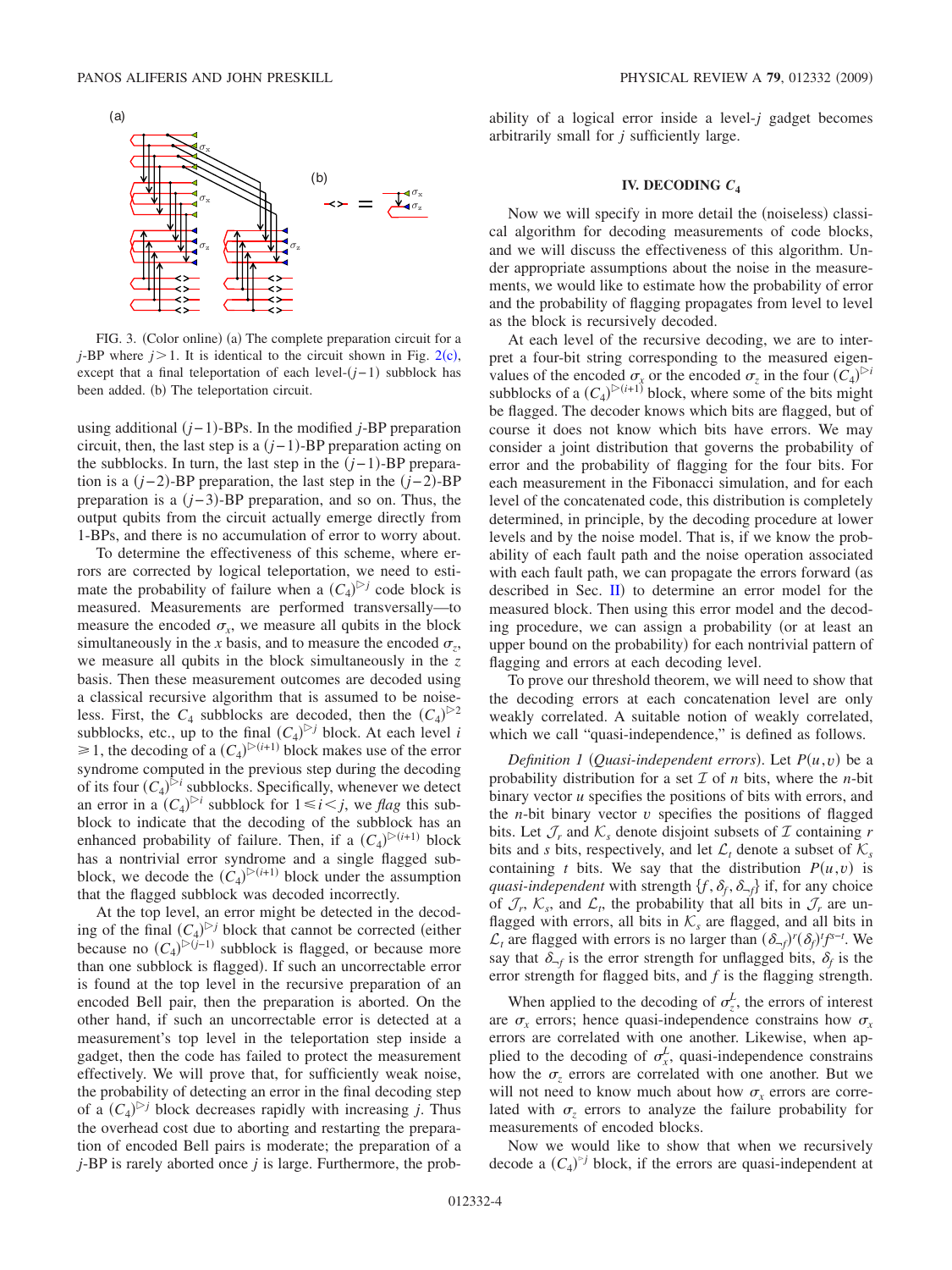$(4)$ 

TABLE I. Upper bounds on error probabilities for the decoding of a  $C_4$  block.

<span id="page-4-0"></span>

| Function DECODE: $\{f^{(in)}, \delta_f^{(in)}, \delta_{-f}^{(in)}\} \mapsto \{f^{(out)}, \delta_f^{(out)}, \delta_f^{(out)}\}$<br>$,\delta_{\rightarrow f}^{(\text{out})}\}$ |  |
|------------------------------------------------------------------------------------------------------------------------------------------------------------------------------|--|
|------------------------------------------------------------------------------------------------------------------------------------------------------------------------------|--|

If the bits in a set of *C*<sup>4</sup> blocks have quasi-independent errors, then the blocks also have quasi-independent errors. The function DECODE maps upper bounds on the error strengths  $\{f^{(in)}, \delta_f^{(in)}, \delta_{-f}^{(in)}\}$  for the bits to upper bounds on the error strengths  $\{f^{(out)}, \delta_f^{(out)}, \delta_{-f}^{(out)}\}$ for the blocks.

With our algorithm for flagging a  $C_4$  block, the probability that a block is *flagged* is no larger than

*f*

$$
f^{(out)} = 4 \delta_{-f}^{(in)} + 4(f^{(in)})^2,
$$

the joint probability that a block is flagged *and* there is a decoding error is no larger than

$$
\delta_f^{(\text{out})} = 2\delta_{-f}^{(\text{in})} + 4f^{(\text{in})}\delta_f^{(\text{in})} + 4(f^{(\text{in})})^2(2\delta_{-f}^{(\text{in})} + 3\delta_f^{(\text{in})}),\tag{5}
$$

and the joint probability that the block is *not* flagged *and* there is a decoding error is no larger than

$$
\delta_{-f}^{(out)} = 4(\delta_{-f}^{(in)})^2 + 8f^{(in)}\delta_{-f}^{(in)}.
$$
\n(6)

level *i* they will also be quasi-independent at level  $i+1$ ; furthermore, we wish to estimate the error strengths at level *i* +1 given an estimate of the error strengths at level *i*. First, let us formulate precisely our algorithm for flagging a  $C_4$  block.

Algorithm 1. (a) If no bit in the block is flagged, then we flag the block whenever the syndrome is nontrivial. (b) If exactly one bit in the block is flagged, then we *never* flag the block. (c) If two or more bits in the block are flagged, then we flag the block if errors on a pair of flagged bits can cause a logical error.

In case (a), we flag the block because we have detected an error that we do not know how to correct. In case (b), rather than flagging the block, we perform error correction (in the event of a nontrivial syndrome) under the assumption that the flagged bit has an error. In case (c), we do not flag the block if errors at the flagged bits would affect only the gauge qubit, not the logical qubit.

Given this flagging algorithm and assuming quasiindependent errors on the bits, we can see that the  $C_4$ blocks also have quasi-independent errors. We may define a function, which we call DECODE, that maps upper bounds  $\{f^{(in)}, \delta_f^{(in)}, \delta_{-f}^{(in)}\}$  on the error strengths for the bits to upper bounds  $\{f^{(\text{out})}, \delta_f^{(\text{out})}, \delta_{-f}^{(\text{out})}\}$  on the error strengths for the blocks. This function is specified in Table [I.](#page-4-0) In the rest of this section, we explain how the function DECODE is derived.

Consider first the upper bound in Eq.  $(4)$  on the probability of flagging a *C*<sup>4</sup> block. According to our algorithm, a block is flagged in the two cases (a) and (c). In case (a), an error on at least one bit in the block is necessary for the syndrome to be nontrivial. Since all bits are unflagged, the probability of flagging the block is at most  $4\delta_{-f}^{(in)}$ . In case (c), only 4 out of the  $\binom{4}{2}$ =6 possible ways to choose two flagged bits in the block can result in a logical error. For example, if  $\sigma_z^L$  is measured, then we do not flag the block if only the first and third bits are flagged, or if only the second and fourth bits are flagged, because the weight-2 errors  $\sigma_x \otimes I \otimes \sigma_x \otimes I$ 

and  $I \otimes \sigma_x \otimes I \otimes \sigma_x$  affect only the gauge qubit, not the logical qubit. Thus, the probability of flagging the block is at most  $4(f^{(\text{in})})^2$ .

Consider next the upper bound in Eq.  $(5)$  on the joint probability that the  $C_4$  block is flagged and that decoding results in a logical error. Again we distinguish the two cases (a) and (c) of our flagging algorithm. In case (a), there is no flagged bit to help us interpret a nontrivial syndrome; by convention, then, we respond to a nontrivial syndrome by flipping the first bit in the block. Suppose that  $\sigma_z^L$  is measured. Then a logical error can arise from a  $\sigma_x$  error on the second or the fourth bit but not from a  $\sigma_x$  error on the third bit, because  $\sigma_x \otimes I \otimes \sigma_x \otimes I = \sigma_x^G$  commutes with  $\sigma_z^L$ . A similar observation applies to a measurement of  $\sigma_x^L$ . Thus, the probability of a logical error in case (a) is at most  $2\delta_{-f}^{(in)}$ .

We divide case (c) into two subcases  $(c')$  and  $(c'')$  depending on whether there is an erroneous unflagged bit in the block or not. The probability of a logical error in case (c') is at most  $4(f^{(in)})^2 \times 2\delta^{(in)}_{-f}$ —at least two bits in the block must be flagged, which can be chosen in four ways, and with a flagged pair of bits fixed, there are at most two unflagged bits where an error may occur.

Alternatively, in case  $(c<sup>n</sup>)$  there are no errors on unflagged bits. If exactly two bits are flagged, then an error on one of the two flagged bits causes a logical error, while an error on the other flagged bit does not. In particular, if the syndrome is nontrivial, then we recover by flipping one of the two flagged bits, which is chosen by convention; a logical error occurs only if the *other* flagged bit has an error.) Since there are four ways to choose a pair of flagged bits, the probability of a logical error is at most  $4f^{(in)}\overline{\delta}_f^{(in)}$ . Otherwise, at least three bits are flagged, and for a logical error to occur, at least one of the flagged bits has an error. There are four ways to choose a set of three bits, and for each choice of three bits, there are three ways to choose which bit has the error. Therefore, the probability of a logical error is at most  $4(f^{(\text{in})})^2 \times 3 \delta_f^{(\text{in})}$ .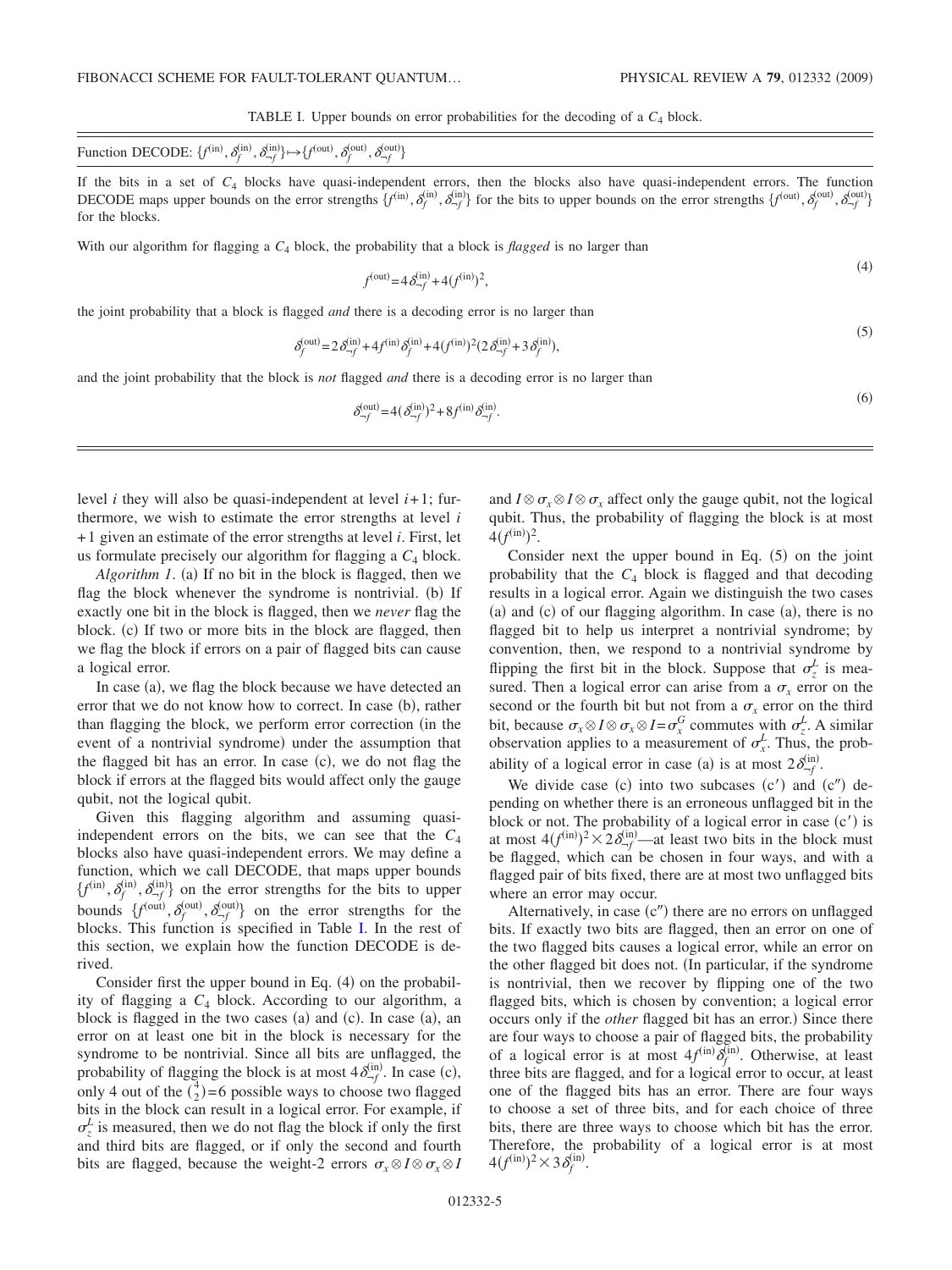Finally, consider the upper bound in Eq. (6) on the joint probability that the *C*<sup>4</sup> block is *not* flagged and that decoding results in a logical error. If no bit in the block is flagged, then the syndrome must be trivial; otherwise the block would have been flagged. Therefore an even number of bits have errors, and since a weight-4 error acts trivially on the block, we may assume there are two bits with errors. Thus, the probability of a logical error is at most  $4(\delta_{-f}^{(in)})^2$ , as there are four pairs of bits where errors can cause a logical error.

Alternatively, at least one bit in the block is flagged. First, suppose there is exactly one flagged bit. Then if the flagged bit has an error and there are no other errors in the block, the flagged error will be corrected successfully. We conclude therefore that, if there is a logical error, there must be an unflagged error in the block.

The last possibility is that there are two flagged bits in the block if there were more flagged bits we would have flagged the block), such that errors on the pair of flagged bits do not cause a logical error. In this case, too, a logical error occurs only if there is an unflagged error in the block. Suppose there is no unflagged error. Then if the syndrome is trivial, there must be either zero of two flagged errors, and either way there is no logical error. If the syndrome is nontrivial then one flagged bit has an error and the other does not. To decode, we flip one of the flagged bits (chosen by convention) in response to the nontrivial syndrome. The bit with the error might be the flipped bit or it might be the other flagged bit; either way there is no logical error.

In fact, in all cases where there is at least one flagged bit and there is a logical error, there must be a pair of bits such that one bit in the pair is flagged, the other bit has an unflagged error, and errors on the pair of bits cause a logical error. Therefore, the probability of a logical error is at most  $8f^{(in)}\delta_f^{(in)}$ —there are four ways to choose a pair of bits such that errors on that pair cause a logical error, and either of the two bits in the pair could be the flagged bit. This completes our explanation of the function DECODE.

Now that the function DECODE has been specified, we can explain how the Fibonacci scheme gets its name. Schematically, Eqs. (4) and (6) say that the probability of flagging  $f^{(j)}$  and the joint probability  $\delta^{(j)}_{-f}$  of no flag and a logical error scale with the level *j* of concatenation according to

$$
\delta_{-f}^{(j)} = O(f^{(j-1)} \delta_{-f}^{(j-1)}),
$$
  

$$
f^{(j-1)} = O(\delta_{-f}^{(j-2)}),
$$
 (7)

<span id="page-5-2"></span>combining these relations we find that

$$
\delta_{-f}^{(j)} = O(\delta_{-f}^{(j-1)} \delta_{-f}^{(j-2)}).
$$
 (8)

Therefore, if  $\delta_{\neg f}^{(j)}$  scales with the fundamental noise strength  $\varepsilon$ according to

$$
\delta_{\neg f}^{(j)} = O(\varepsilon^{F(j+1)}),\tag{9}
$$

<span id="page-5-3"></span>we find

$$
F(j + 1) = F(j) + F(j - 1),
$$
\n(10)

the recursion relation for a Fibonacci sequence. We can solve this recursion relation using the initial data  $F(1)=1$ ,

 $F(2)=2$ . Likewise, Eq. (5) implies that the joint probability  $\delta_f^{(j)}$  of flagging and a logical error scales as

$$
\delta_f^{(j)} = O(\delta_{-f}^{(j-1)}) = O(\varepsilon^{F(j)}).
$$
\n(11)

<span id="page-5-1"></span>When  $\varepsilon$  is small, then, the probability of a decoding failure at level *j* is "double-exponentially" suppressed by a power *Fj* of  $\varepsilon$  that grows with  $j$  like a Fibonacci number:

$$
F(j) \sim \frac{\phi^{j+2}}{\phi + 2},\tag{12}
$$

where  $\phi = \frac{1}{2}(1 + \sqrt{5}) \approx 1.618$  is the golden ratio.

# **V. LEVEL REDUCTION FOR BELL PAIR PREPARATION**

<span id="page-5-0"></span>Fault-tolerant quantum computation based on a recursive simulation can be analyzed using a procedure called "level reduction"  $[3,6,7]$  $[3,6,7]$  $[3,6,7]$  $[3,6,7]$  $[3,6,7]$ . In this procedure, one identifies an effective noise model that acts on quantum information encoded at level *j* of a concatenated quantum code, and the effective noise strength  $\varepsilon^{(j)}$  at level *j* is expressed in terms of the effective noise strength  $\varepsilon^{(j-1)}$  at level *j*−1. The threshold theorem is proved by showing that  $\varepsilon^{(j)}$  falls steeply as *j* increases, provided that the fundamental level-0 noise strength  $\varepsilon$  is small enough.

Level reduction as practiced in  $\left[3,6,7\right]$  $\left[3,6,7\right]$  $\left[3,6,7\right]$  $\left[3,6,7\right]$  $\left[3,6,7\right]$  does not apply directly to the Fibonacci scheme, which is not strictly recursive, but we can use a modified version of the level reduction concept. The central task of our proof is to characterize the errors in recursively prepared *j*-BPs, and we will show that these errors admit a hierarchical decomposition. That is, we will identify an "error strength" for the errors acting on the elementary qubits in the output  $(C_4)^{5}$  blocks of the noisy preparation circuit of a *j*-BP, and also for the logical errors acting on the  $(C_4)^{\geq i}$  subblocks for  $1 \leq i \leq j$ . By an inductive argument, we will obtain an upper bound on the error strength at each level.

The task of bounding the error strength at each level is fairly manageable because in the preparation of a *j*-BP the output level-*j* blocks are teleported, as are the level-*j*−1 subblocks for  $j \geq 2$ . Because of the subblock teleportation, the noise in a *j*-BP at levels  $i=0,1,\ldots,j-2$  is the same as the noise in a  $(j-1)$ -BP at levels  $i=0,1,\ldots,j-2$  (up to a small correction due to postselection). To characterize the noise in a *j*-BP at level *j*−1 we need to estimate the probability of a level-(*j*-1) logical error in the subblock teleportation, and to characterize the noise at level *j* we need to estimate the probability of a level-*j* logical error in the block teleportation.

Such logical errors occur when the recursively decoded measurement of a level-(*j*−1) subblock or a level-*j* block in the noisy circuit disagrees with the corresponding measurement in the ideal circuit. We can estimate the probability of a measurement error for a subblock or block by repeatedly using the function DECODE constructed in Sec. [IV.](#page-3-0) Starting at level 0, the level-0 errors in the  $(j-1)$ -BPs and the level-0 errors due to faults in the CNOT gates are propagated forward to the qubit measurements, and the probability of a level-1 decoding error is estimated using DECODE. Next the level-1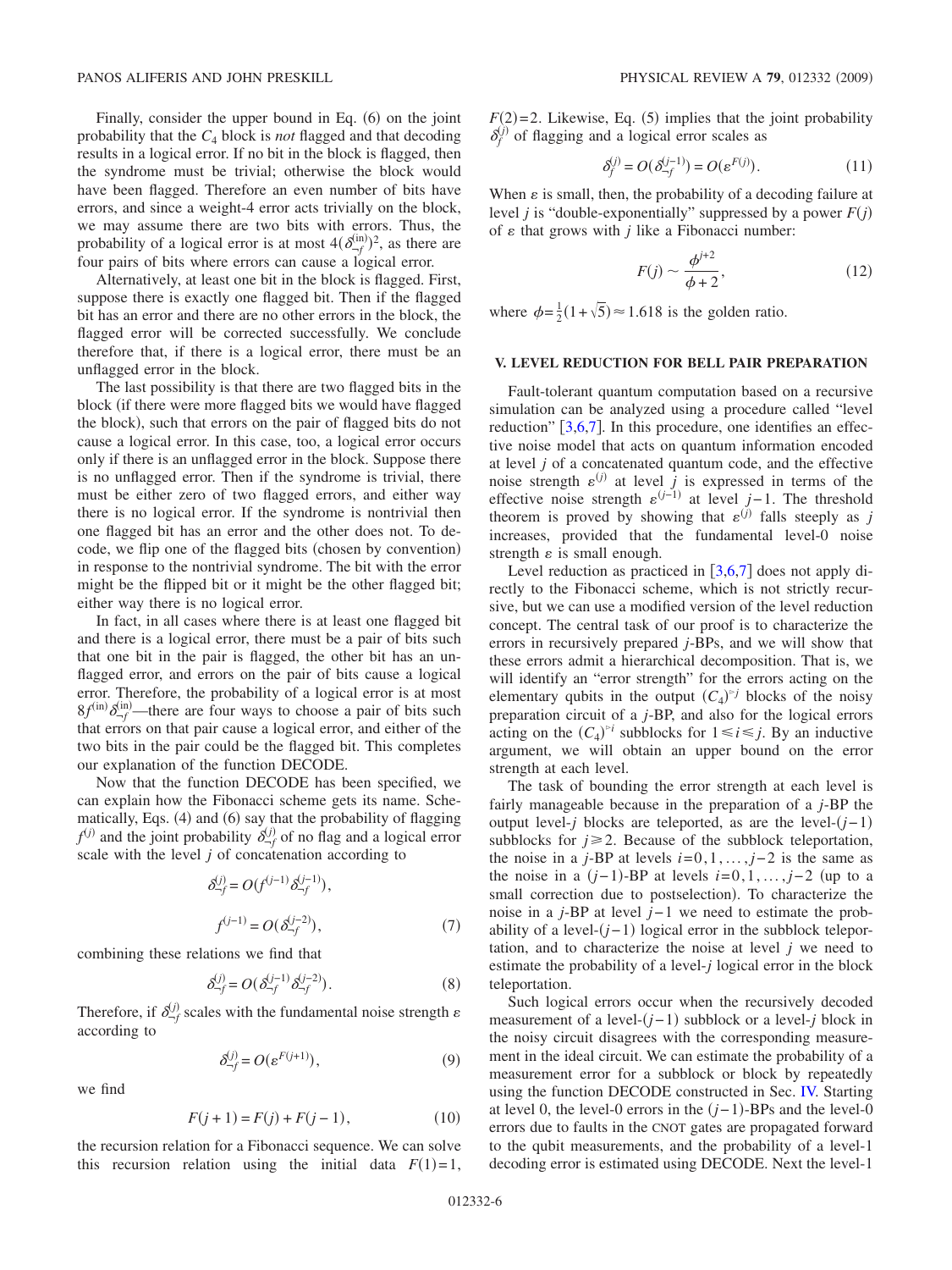

<span id="page-6-0"></span>FIG. 4. (Color online) The noisy preparation of a 0-BP is equivalent to an ideal 0-BP followed by noisy storage locations acting on the two qubits (denoted by black dots). Noise is quasiindependent and the strength for errors of type *m* is  $\varepsilon_{\sigma_m}(0,0)$ .

errors in the  $(j-1)$ -BPs are propagated forward and combined with the level-1 decoding errors; then the probability of a level-2 decoding error is estimated using DECODE. After *j*−1 steps, we obtain an estimate of the probability of a logical error in the level-(*j*−1) subblock teleportation. Similarly, by propagating errors at each level through the *j*-BP preparation circuit, and using DECODE repeatedly, we can estimate the probability of a logical error in the level-*j* block teleportation. We also need to take into account that a *j*-BP is rejected if an error is detected at the top decoding level, in either the subblock teleportation or the block teleportation. The rest of this section explains these estimates in detail.

## **A. Noise in 0-BPs**

<span id="page-6-3"></span>To begin, consider a noisy 0-BP, which is prepared by the circuit in Fig.  $2(a)$  $2(a)$ . To characterize the errors in the 0-BP, it is useful to consider a fictitious effective noisy circuit, denoted  $\mathfrak{P}_{0-BP}$  and shown in Fig. [4.](#page-6-0) The effective circuit  $\mathfrak{P}_{0-BP}$  consists of an ideal 0-BP preparation followed by noisy "storage locations" acting on the two qubits, where the faults at these noisy locations are chosen so that the output of the effective circuit matches the output of the actual noisy circuit.

Now recall that we say a fault is of type *x* if one of its Kraus operators does not commute with  $\sigma_z$  and of type *z* if one of its Kraus operators does not commute with  $\sigma_x$ . The code *C*<sup>4</sup> is a CSS code that detects type-*x* errors and type-*z* errors separately, so to analyze the performance of the code we do not need to know how type-*x* errors are correlated with type-*z* errors. Furthermore, since the Bell state  $|\Phi_0\rangle$  is left invariant by  $\sigma_x \otimes \sigma_x$  and  $\sigma_z \otimes \sigma_z$ , any weight-2 error in the effective circuit is equivalent to a weight-1 error.

Suppose that the noise in the actual circuit is local stochastic noise with strength  $\varepsilon$ , and consider the type- $x$  errors. With suitable conventions, the noise in the effective circuit (or equivalently in the noisy Bell pair) is quasi-independent with strength

$$
\varepsilon_{\sigma_x}(i=0,j=0) \le \varepsilon. \tag{13}
$$

<span id="page-6-1"></span>Here, anticipating our discussion of the errors in higher-level BPs, *j*=0 indicates that we are talking about a level-0 Bell pair, and  $i=0$  indicates that we are considering level-0 (i.e., qubit) errors. Naively, one might have expected the right-hand side of Eq. ([13](#page-6-1)) to be  $2\varepsilon$  rather than  $\varepsilon$ , because an error could arise in either a preparation step or the CNOT gate. However, a  $\sigma_x$  error acting right after the preparation  $\mathcal{P}_{\vert + \rangle}$  of the first qubit acts trivially, while a  $\sigma_x$  error acting on the target qubit after the CNOT gate is equivalent to a  $\sigma_r$  error acting on the control qubit. A similar remark applies to  $\sigma_z$ 

<span id="page-6-2"></span>

FIG. 5. (Color online) (a) The effective circuit  $\mathfrak{P}_{1-BP}$  that produces the same output as the  $1$ -BP preparation circuit in Fig.  $2(c)$  $2(c)$ ; here,  $\mathcal{D}^{-1}$  denotes an ideal encoder and the black dots are noisy storage locations. (b) The circuit in (a) can be represented as a directed depth-2 tree, with noisy locations at the vertices. The noise is quasi-independent for any legitimate set of vertices (a set is "legitimate" if it contains no descendant of a member of the set).

errors, but with the target and control qubits interchanged; thus the type-*z* noise is also quasi-independent, with strength

$$
\varepsilon_{\sigma_z}(i=0,j=0) \le \varepsilon. \tag{14}
$$

#### **B. Noise in 1-BPs**

<span id="page-6-4"></span>Next, consider a noisy 1-BP, which is prepared by the circuit in Fig.  $2(c)$  $2(c)$ . As before, we characterize the errors in the 1-BP using a fictitious effective noisy circuit, denoted  $\mathfrak{P}_{1-BP}$  and shown in Fig.  $5(a)$  $5(a)$ , that produces the same output as the actual noisy circuit; here,  $\mathcal{D}^{-1}$  denotes an ideal  $C_4$ encoder, an isometry mapping the state of a single qubit to the corresponding state of the logical qubit in a  $C_4$  block. There are two kinds of noisy storage locations in the effective circuit, indicated by dots—"level-1 noise locations" that immediately precede an ideal encoder and "level-0 noise locations" that immediately follow an ideal encoder.

We consider separately the noise of type *x* and type *z*, and we want to formalize the idea that the noise of each type is quasi-independent at each level. We will do that by formulating and demonstrating properties of a noise model that describes the faults in the effective circuit, first for the preparation of a 1-BP, then for the preparation of a *j*-BP with *j*  $>1$ . Thus, in our inductive arguments, we will be able to justify replacing the actual noisy preparation circuit of a *j*-BP by an effective preparation circuit governed by a suitable noise model.

We will show that the noise in the effective preparation circuit is quasi-independent according to the following definition.

*Definition 2 (Quasi-independent noise)*. Let *1*  $=\{\ell_1, \ell_2, \ldots, \ell_n\}$  be a set of *n* locations in a noisy quantum circuit. We say that the noise in I is *type-x quasiindependent with strength*  $\{\varepsilon_1, \varepsilon_2, ..., \varepsilon_n\}$  if for any subset  $\mathcal{J} = \{\ell_{j_1}, \ell_{j_2}, \dots \ell_{j_r}\}\$  of  $\mathcal{I}$  the probability that there are type-*x* faults at all locations in  $\mathcal{J}$  is no larger than  $\varepsilon_{j_1}\varepsilon_{j_2}\cdots\varepsilon_{j_r}$ . Type-*z* quasi-independence is defined similarly. We say that the noise in  $I$  is *fully quasi-independent* (or, more briefly, quasi-independent) if it is both type-*x* and type-*z* quasiindependent.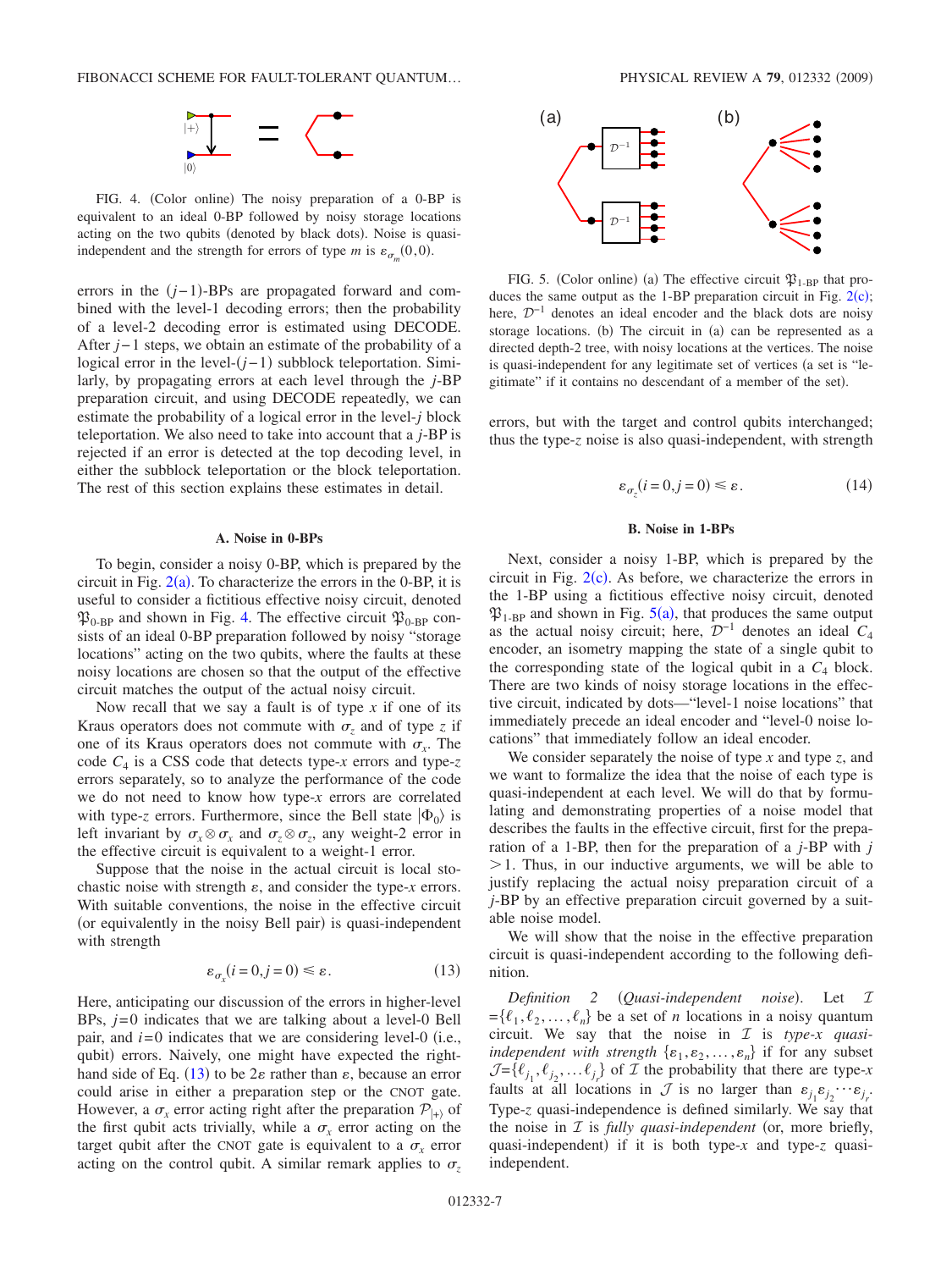The definition of quasi-independent noise is similar to the definition of local stochastic noise, but with three differences: it can be applied to a subset of all the locations in a circuit, the noise strength can depend on the location, and it constrains the correlations only among faults of the same type (it does not limit the correlations of type- $x$  faults with type-z faults).

We can represent  $\mathfrak{P}_{1-BP}$  as a directed depth-2 tree as in Fig.  $5(b)$  $5(b)$ , where the level-1 noise locations are vertices at depth 1 below the root, and the level-0 noise locations are vertices at depth 2. Noise at the depth-1 locations is quasiindependent if we adopt the conventions explained in Sec. [V A,](#page-6-3) and noise at the depth-2 locations is quasi-independent because the CNOT gates in the 1-BP preparation circuit are applied transversally. Furthermore, noise at a depth-1 location preceding one encoder is quasi-independent of noise at a depth-2 location following the other encoder—the 1-BP preparation circuit has been designed so that no fault can cause both an error in one output block and failure of the logical teleportation of the other output block.

We may say that vertex *B* on a directed tree is a "descendant" of vertex *A* if there is a directed path on the tree beginning at *A* and ending at *B*, and that a set of vertices is "legitimate" if no vertex in the set is a descendant of another vertex in the set. Then our observations are summarized by the following lemma.

*Lemma 1.* Consider a legitimate subset  $\mathcal I$  of the noisy locations in  $\mathfrak{P}_{1-\text{BP}}$ . The noise in  $\mathcal I$  is type-*m* quasiindependent for  $m=x, z$ . Conditioned on accepting the 1-BP, the noise strength is  $\varepsilon_{\sigma_m}(0,1|1)$  at depth-2 (i.e., level-0) locations and  $\varepsilon_{\sigma_m}(1,1|1)$  at depth-1 (i.e., level-1) locations, as specified in Eqs.  $(20)$  $(20)$  $(20)$  and  $(21)$  $(21)$  $(21)$  below.

To estimate the conditional error probabilities  $\varepsilon_{\sigma_m^m}(0,1|1)$ and  $\varepsilon_{\sigma_m}(1,1|1)$ , we will first estimate the joint probabilities for accepting the 1-BP together with errors at level 0 and level 1, respectively, then divide by an estimate of the acceptance probability.

Let  $\varepsilon_{\sigma_m}(0,1)$  denote the error strength disregarding whether the 1-BP is accepted, which is of course an upper bound on the joint probability for acceptance and a level-0 error. We can obtain an upper bound on  $\varepsilon_{\sigma_m}(0,1)$  by enumerating the locations in the circuit shown in Fig.  $2(c)$  $2(c)$  where type-*m* faults can cause type-*m* errors on qubits in the output blocks we need only consider type-*m* faults since type-*m* errors preceding a CNOT gate are equivalent to type-*m* errors following the gate). Following the error propagation through the preparation circuit, we find

$$
\varepsilon_{\sigma_m}(0,1) \le \varepsilon + c_{1m}\varepsilon_{\sigma_m}(0,0),\tag{15}
$$

<span id="page-7-0"></span>where  $c_{1x}$ =1 and  $c_{1z}$ =2. The first term bounds the probability of a fault in a CNOT gate in the last step in the preparation circuit, and the second term bounds the probability that an error in a 0-BP propagates to an output qubit. Since  $\sigma_r$  errors do not propagate from the target to the control qubit of a CNOT gate while  $\sigma_z$  errors do, a  $\sigma_x$  error from just one 0-BP and  $\sigma_z$  errors from two 0-BPs may propagate to a given output qubit.

Level-1 noise arises from errors in the logical teleportation of encoded blocks. Therefore, we obtain an upper bound on  $\varepsilon_{\sigma_m}(1,1)$  by estimating the probability of an error in the decoded measurement of a  $C_4$  block. As described in Sec. [IV,](#page-3-0) we propagate type-*m* errors due to faults in the circuit forward to the measurements, obtaining a quasi-independent description of the errors in the measured block; thus the probability of a logical error can be estimated using the function DECODE.

Let  $b_{\sigma_m}(0,1)$  denote the noise strength for the measured bits in the block. Analyzing the error propagation in the circuit shown in Fig.  $2(c)$  $2(c)$ , we find

$$
b_{\sigma_m}(0,1) \leq 4\varepsilon + c_{2m}\varepsilon_{\sigma_m}(0,0),\tag{16}
$$

<span id="page-7-2"></span>where  $c_{2x}$ =4 and  $c_{2z}$ =3. The first term bounds the probability of a fault in one of the three CNOT gates that act on each measured qubit or a fault in the measurement itself. The second term bounds the probability of an error in the qubit measurement caused by an error in a  $0$ -BP— $\sigma_r$  errors from at most four 0-BPs and  $\sigma_z$  errors from at most three 0-BPs can propagate to each measured qubit.

The function DECODE provides an upper bound on the probability that the measurement of a level-1 block is flagged, which we denote by  $f_{\sigma_m}^b(i=1, j=1)$ . The superscript *b* indicates that this is the flagging probability for block teleportation; later we will use  $f<sup>s</sup>$  to denote the flagging probability for subblock teleportation (which has a different circuit). We let  $b_{\sigma_m}(i=1, j=1 \land f)$  denote the joint probability that the block is flagged *and* the decoded measurement has a logical error, while  $b_{\sigma_m}(i=1, j=1 \land \neg f)$  denotes the joint probability that the block is *not* flagged *and* the decoded measurement has a logical error. Upper bounds on these quantities are computed using the function DECODE, according to

DECODE: 
$$
\{0,0,b_{\sigma_m}(0,1)\}\mapsto \{f_{\sigma_m}^b(1,1),b_{\sigma_m}(1,1\wedge f),b_{\sigma_m}(1,1\wedge \neg f)\}.
$$
 (17)

<span id="page-7-3"></span>The first two arguments of DECODE vanish because no level-0 bits are flagged.

If a flag is raised in the decoding of *any* block in the preparation circuit, we abort and the preparation of the 1-BP is restarted. Thus

 $\varepsilon_{\sigma_m}(1,1) \equiv b_{\sigma_m}(1,1 \wedge \neg f)$  $(18)$ 

<span id="page-7-1"></span>is certainly an upper bound on the joint probability of acceptance together with a level-1 error, because the 1-BP will be accepted only if the level-1 measurement is unflagged. For a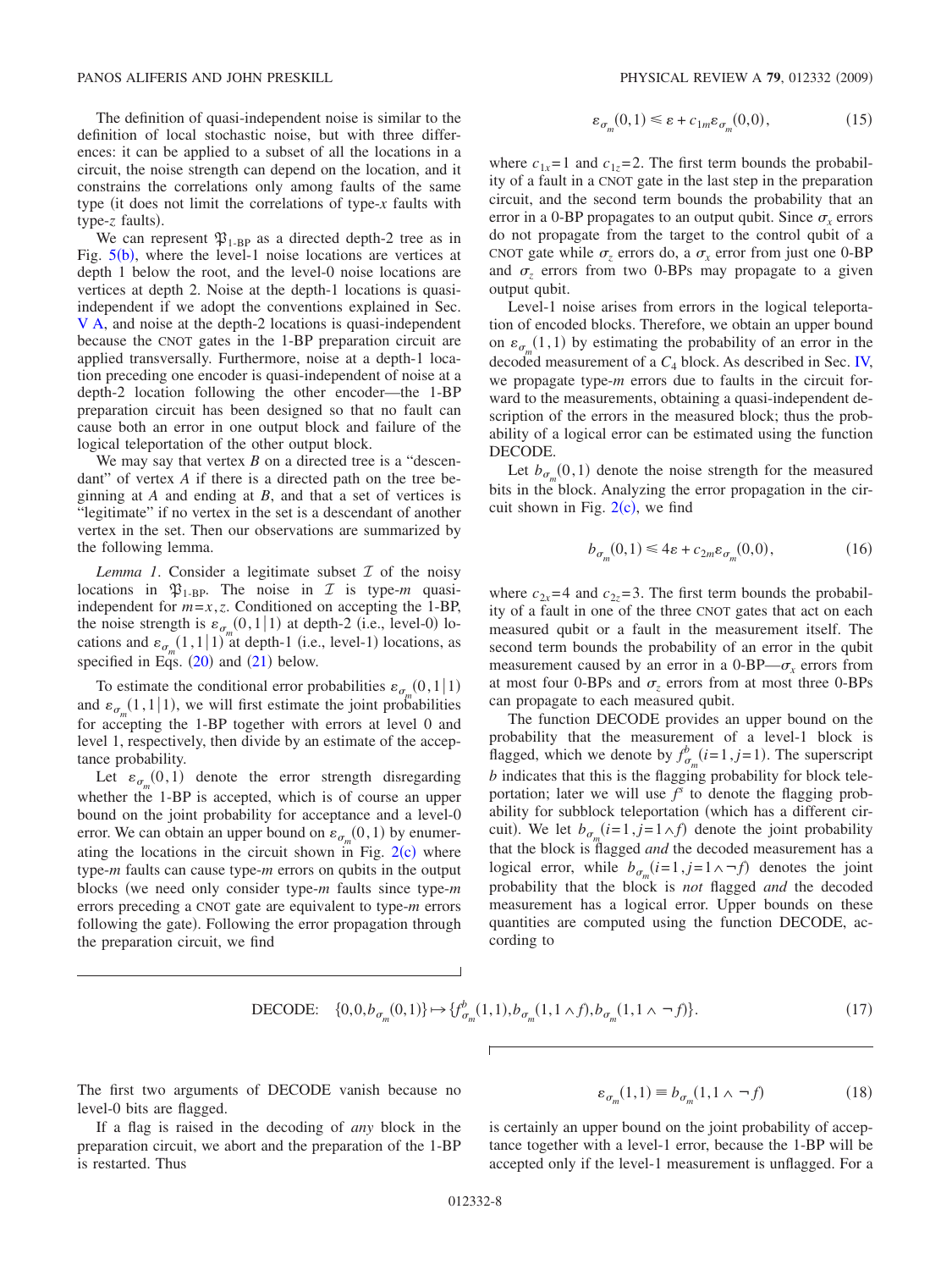<span id="page-8-2"></span>

FIG. 6. (Color online) The effective circuit  $\mathfrak{P}_{j-BP}$  that produces the same output as the *j*-BP preparation circuit in Fig. [3.](#page-3-1) The circuit is a depth- $(j+1)$  directed tree, with noisy locations at the vertices, and the noise is quasi-independent for any legitimate set of vertices. Conditioned on accepting the *j*-BP, the noise strength for errors of type *m* is  $\varepsilon_{\sigma_m}(i,j|j)$  at depth- $(j+1-i)$  in the tree.

flag to be raised inside the preparation circuit at least one fault must occur, so the probability of accepting a 1-BP is

$$
p(j=1) \geq (1 - \varepsilon)^N,\tag{19}
$$

where  $N=72$  is the number of elementary operations in the preparation circuit—there are 12 0-BPs, each of which is constructed by using three elementary operations,  $5 \times 4$ CNOT gates, and  $4 \times 4$  measurements. Therefore, we obtain an upper bound on the noise strength for the locations in  $\mathfrak{P}_{1-BP}$ , *conditioned* on the acceptance of the 1-BP as follows:

$$
\varepsilon_{\sigma_m}(0,1|1) \le \frac{\varepsilon_{\sigma_m}(0,1)}{(1-\varepsilon)^N} \tag{20}
$$

<span id="page-8-0"></span>for the depth-2 noisy locations, with  $\varepsilon_{\sigma_m}(0,1)$  as in Eq. ([15](#page-7-0)), and

$$
\varepsilon_{\sigma_m}(1,1|1) \le \frac{\varepsilon_{\sigma_m}(1,1)}{(1-\varepsilon)^N} \tag{21}
$$

<span id="page-8-1"></span>for the depth-1 noisy locations, with  $\varepsilon_{\sigma_m}(1,1)$  as in Eq. ([18](#page-7-1)).

#### **C. Noise in** *j***-BPs**

The preparation circuit of a *j*-BP with  $j \ge 2$ , shown in Fig. [3,](#page-3-1) includes subblock teleportations as well as block teleportations; otherwise it is similar to the preparation circuit of a 1-BP, but where the input Bell pairs are  $(j-1)$ -BPs instead of 0-BPs. As for the 1-BP, we obtain a hierarchical description of the noise in the *j*-BP preparation circuit by constructing the equivalent circuit  $\mathfrak{P}_{i-BP}$ , shown schematically in Fig. [6.](#page-8-2) This equivalent circuit has the structure of a depth- $(j+1)$ directed tree, with level-*j* noise at depth 1, level-*j*−1- noise at depth 2, etc., down to level-0 noise at depth  $j+1$ . Since the actual circuit in Fig. [3](#page-3-1) builds the *j*-BP starting with input  $(j-1)$ -BPs, we can characterize the noise in  $\mathfrak{P}_{j-\text{BP}}$  recursively.

Our goal is to prove the following lemma.

*Lemma 2.* Consider a legitimate subset  $I$  of the noisy locations in  $\mathfrak{P}_{j-B}$ . The noise in  $\mathcal I$  is type-*m* quasiindependent for *m*=*x*,*z*. Conditioned on accepting the *j*-BP, the noise strength is  $\varepsilon_{\sigma_m}(i,j|j)$  at depth  $j+1-i$  (i.e., level *i*) locations for  $i=0,1,2,\ldots,j$ , as specified below.

<span id="page-8-3"></span>

FIG. 7. (Color online) (a) The *j*-BP preparation circuit, where each input state is a (*j*−1)-BP, each CNOT gate denotes a transversal CNOT acting on two  $(C_4)^{\triangleright (j-1)}$  blocks, and each measurement denotes a transversal measurement of a  $(C_4)^{>(j-1)}$  block. The magnified drawing shows the effective circuit  $\mathfrak{P}_{(j-1)-\text{BP}}$ , a depth-*j* directed tree, that produces the same output as the *j*−1--BP preparation circuit; this  $(j-1)$ -BP is used to teleport a  $(C_4)^{|\geq j-1}$  subblock. (b) Construction of the effective circuit  $\mathfrak{P}_{i-BP}$  that produces the same output as the *j*-BP preparation circuit. Noisy locations at vertices of depth 3 or more are inherited from the *j*−1--BPs used in the subblock teleportations. The noise at depth 2 comes from two contributions, which are combined together: the noise in the input *j* −1)-BP (shown inside the dashed curve) and the noise due to logical errors in the subblock teleportation (shown inside the solid curve). The noise at depth 1 comes from logical errors in the block teleportation (also shown inside the solid curve).

We will estimate the conditional error probabilities using the identity

$$
\varepsilon_{\sigma_m}(i,j|j) = \frac{\varepsilon_{\sigma_m}(i,j|j-1)}{p(j|j-1)}.\tag{22}
$$

<span id="page-8-4"></span>Here,  $\varepsilon_{\sigma_m}(i,j|j-1)$  is the probability of a level-*i* error in the output *j*-BP conditioned on only the acceptance of the input  $(j-1)$ -BPs, and  $p(j|j-1)$  is the probability of accepting the *j*-BP conditioned on the acceptance of the input (*j*−1)-BPs.

To construct the effective circuit  $\mathfrak{P}_{j-\text{BP}}$  for the preparation of the *j*-BP, we first replace each input *j*−1--BP in the *j*-BP preparation circuit by its effective circuit  $\mathfrak{P}_{(j-1)-BP}$ , as shown in Fig.  $7(a)$  $7(a)$ . Because all of the output subblocks of the  $j$ -BP are teleported using (*j*−1)-BPs, the noise at level *i* =0,1,2,... *j*−2 in the *j*-BP is inherited directly from the noise in the  $(j-1)$ -BPs; hence for  $0 \le i \le j-2$  we have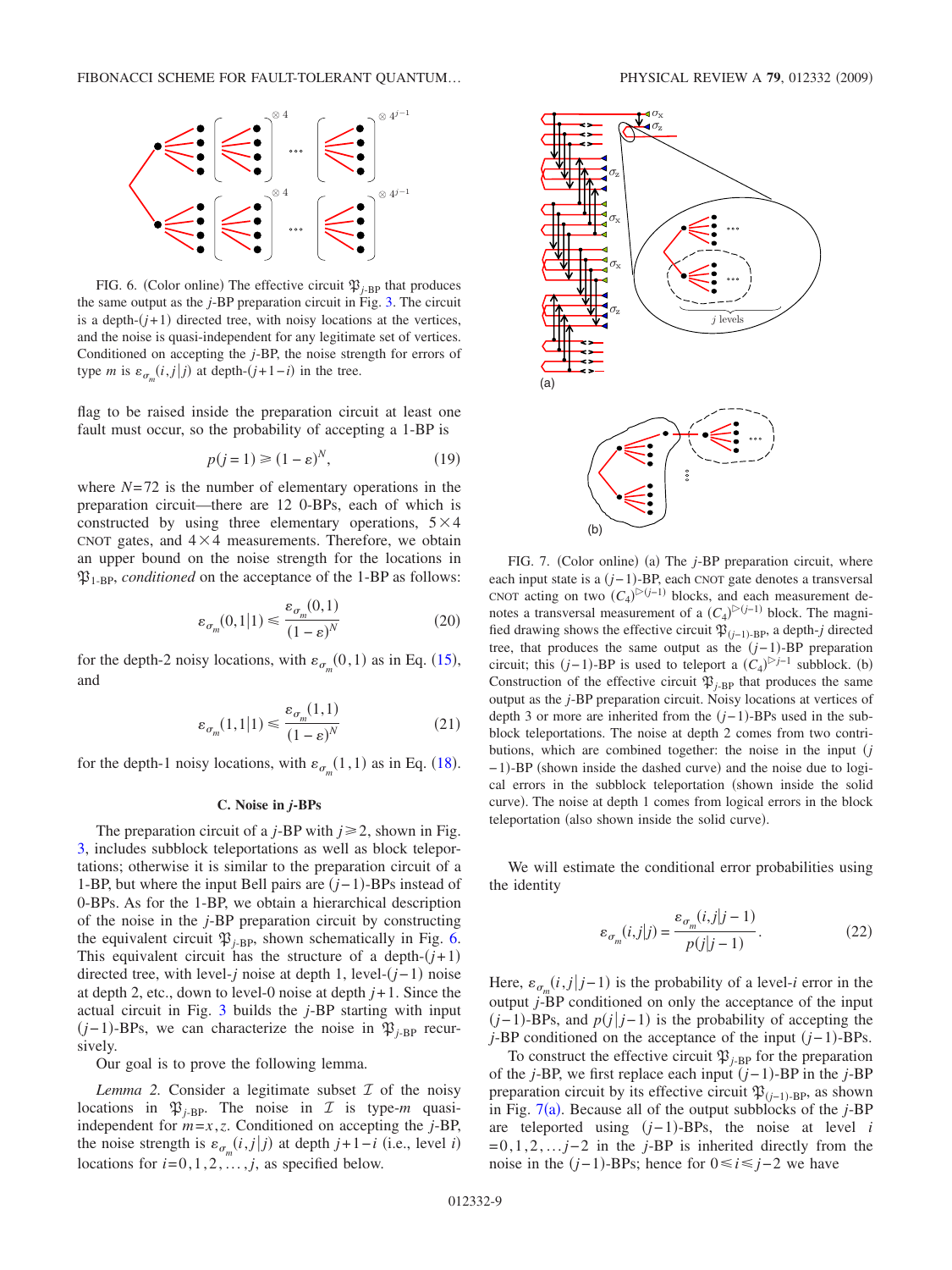$$
\varepsilon_{\sigma_m}(i,j|j-1) = \varepsilon_{\sigma_m}(i,j-1|j-1). \tag{23}
$$

However, the depth 2 [i.e., level- $(j-1)$ ] noise in  $\mathfrak{P}_{j-\text{BP}}$  arises from two sources that must be combined together as shown in Fig.  $7(b)$  $7(b)$ : errors occur both in the input  $(j-1)$ -BPs and in the teleportation of the  $(C_4)^{>(j-1)}$  subblocks. Finally, the depth 1 (i.e., level-*j*) noise in  $\mathfrak{P}_{j-\text{BP}}$  arises from errors in the teleportation of the  $(C_4)^{D}$  blocks.

First, we consider the block teleportation. The level-0 errors in the  $(j-1)$ -BPs and the level-0 errors due to faults in

the CNOT gates can be propagated forward to the qubit measurements in the block teleportation. We find that errors of type *m* in the measurement outcomes (which are unflagged) have strength

$$
b_{\sigma_m}(0, j \wedge \neg f|j-1) \le 4\varepsilon + c_{2m}\varepsilon_{\sigma_m}(0, j-1|j-1), \tag{24}
$$

where  $c_{2x}$ =4 and  $c_{2z}$ =3 as in Eq. ([16](#page-7-2)). Since these errors are quasi-independent, we use the function DECODE to find the error strength for the decoded  $C_4$  block as in Eq. ([17](#page-7-3)).

DECODE: 
$$
\{0,0,b_{\sigma_m}(0,j \wedge \neg f|j-1)\}\mapsto \{f_{\sigma_m}^b(1,j|j-1),\tilde{b}_{\sigma_m}(1,j \wedge f|j-1),\tilde{b}_{\sigma_m}(1,j \wedge \neg f|j-1)\},
$$
 (25)

where all the probabilities are conditioned on the acceptance of the input  $(j-1)$ -BPs; here,  $f_{\sigma_m}^b(1,j|j-1)$  is an upper bound on the probability of flagging a  $C_4$  subblock,  $\tilde{b}_{\sigma_m}(1, j \wedge f | j-1)$  is the joint probability that the subblock is flagged and there is a decoding error, and  $\tilde{b}_{\sigma_m}(1, j \wedge \neg f | j)$ −1) is the joint probability that the subblock is not flagged and there is a decoding error. (We use  $f^b$  to denote the flagging probability for a block teleportation; later we will use *f s* to denote the flagging probability for a subblock teleportation.)

But the measurement result for the  $C_4$  block could be erroneous for either one of two reasons. The level-0 errors, propagated forward to the qubit measurements, could cause an error in the decoding of the  $C_4$  subblock, and we have estimated the probability of such a decoding failure using the function DECODE. Alternatively, a level-1 error in an input  $(j-1)$ -BP could propagate forward to a measured  $C_4$  subblock, causing a logical error. We bound the total probability of a logical error in the decoded  $C_4$  subblock by adding together the probabilities for these two sources of error, finding

$$
b_{\sigma_m}(1, j \wedge g | j - 1) \le \tilde{b}_{\sigma_m}(1, j \wedge g | j - 1)
$$
  
+ 
$$
c_{2m} \varepsilon_{\sigma_m}(1, j - 1 | j - 1), \qquad (26)
$$

where  $g \in \{f, \neg f\}$  designates whether the  $C_4$  subblock is flagged or unflagged. Note that we use  $\tilde{b}_{\sigma_m}$  to denote the probability of a decoding error, and  $b_{\sigma_m}$  to denote the total probability of error, including the contribution from level-1 errors in the input (*j*−1)-BPs that propagate forward.

Now this procedure can be repeated. At level *i*, for  $2 \le i$ ≤ *j*−1, we apply DECODE to the level-(*i*-1) error and flagging probabilities to estimate the probability  $\tilde{b}_{\sigma_m}(i,j \wedge g)$ −1) of a level-*i* decoding error; then we add the estimated probability for a level-*i* error in an input  $(j-1)$ -BP to propagate to the measured level-*i* subblock, obtaining our estimate of the total probability  $b_{\sigma_m}(i, j \wedge g | j-1)$  of error for the measured  $(C_4)^{\triangleright i}$  subblock.

$$
b_{\sigma_m}(i, j \wedge g | j - 1) \le \tilde{b}_{\sigma_m}(i, j \wedge g | j - 1) + c_{2m} \varepsilon_{\sigma_m}(i, j - 1 | j - 1). \tag{27}
$$

At the top  $(i=j)$  level, there is no contribution from errors in the input (*j*−1)-BPs; furthermore, the preparation of the *j*-BP is aborted if a flag is raised in the final decoding step, so we need only consider the case where there is no flag, finding

$$
\varepsilon_{\sigma_m}(j,j|j-1) \le \tilde{b}_{\sigma_m}(j,j \wedge \neg f|j-1). \tag{28}
$$

The recursion relations from which we derive our upper bound on  $\varepsilon_{\sigma_m}(j,j|j-1)$  are summarized in Table [II.](#page-10-0)

The recursion relations for deriving an upper bound on the probability of error in the subblock teleportation are derived by exactly the same logic, and are summarized in Table [III.](#page-11-1) The details are different because the circuit for subblock teleportation differs from the circuit for block teleportation. For type-*m* errors in the measured level-0 qubits the error strength is

$$
s_{\sigma_m}(0, j \wedge \neg f|j-1) \le 3\varepsilon + (1 + c_{1m})\varepsilon_{\sigma_m}(0, j-1|j-1),
$$
\n(29)

where  $c_{1x}$ =1 and  $c_{1z}$ =2 as in Eq. ([15](#page-7-0)). The first term bounds the probability of a fault in one of the two CNOT gates that act on each measured qubit or a fault in the measurement itself. The second term bounds the probability of a level-0 error in a (*j*−1)-BP that propagates forward to the qubit measurement— $\sigma_x$  errors from two  $(j-1)$ -BPs and  $\sigma_z$  errors from three (*j*−1)-BPs can propagate to a given measured qubit. Of course, the level-0 bits are all unflagged.

At each level *i*, where  $1 \le i \le j-1$ , we apply the function DECODE to the flagging and error probabilities at level *i*  $-1$  to estimate the level-*i* flagging probability  $f_{\sigma_m}^s(i,j|j-1)$ and the decoding-error probabilities  $\tilde{s}_{\sigma_m}(i, j \wedge g | j-1)$ , where  $g \in \{f, \neg f\}$ . Then we add the estimated probability for a level-*i* error in an input (*j*−1)-BP to propagate to the mea-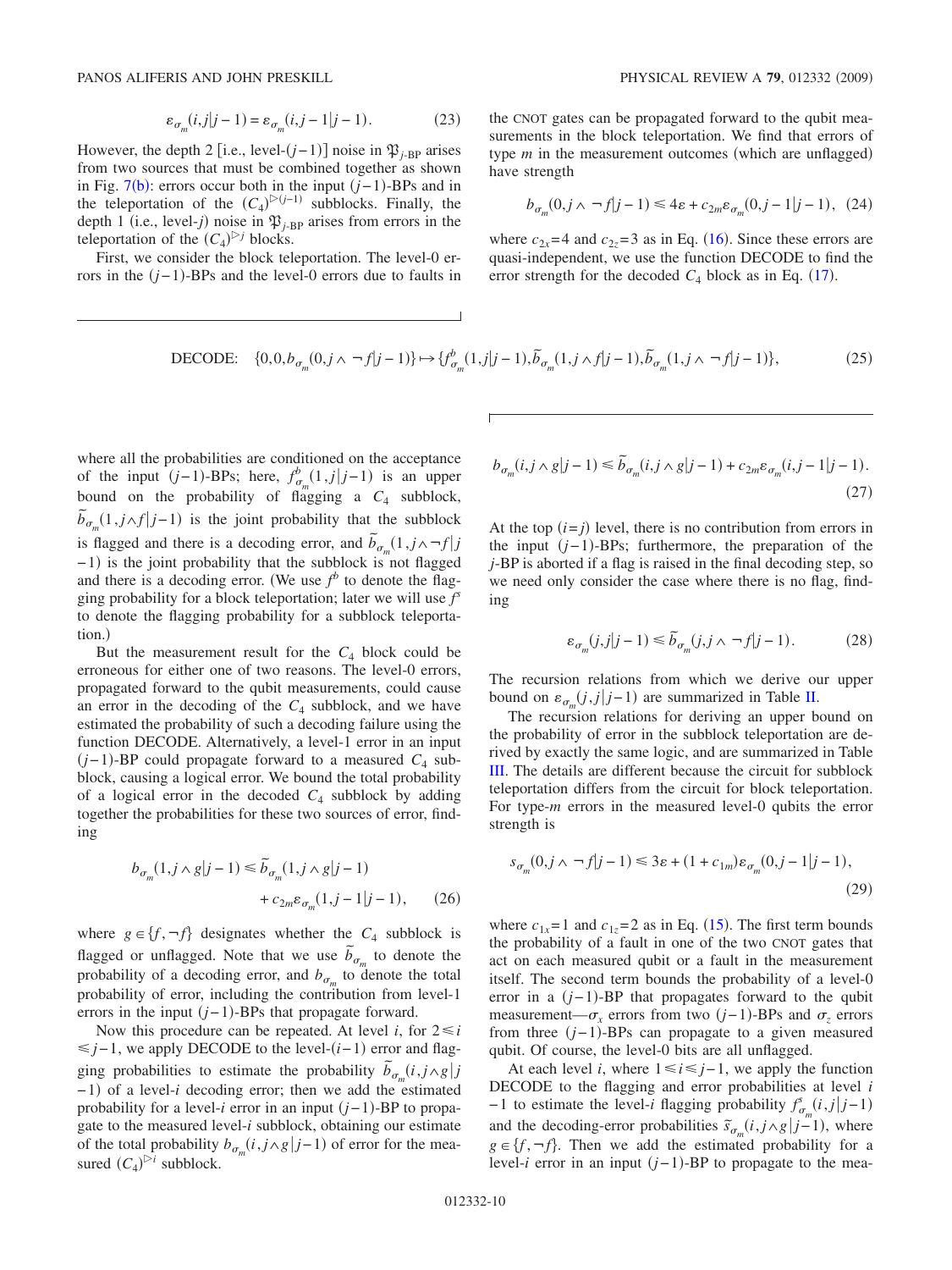TABLE II. Recursion equations for estimating the level-*j* noise strength in a *j*-BP.

#### <span id="page-10-0"></span>Step 1

Measurements of level-0 qubits are unflagged; therefore,

$$
f_{\sigma_m}^b(0,j|j-1) = 0 = b_{\sigma_m}(0,j \wedge f|j-1).
$$

Analyzing the error propagation in the *j*-BP preparation circuit shown in Fig. [3,](#page-3-1) we estimate the error strength for the level-0 measurements in the block teleportation as follows:

$$
b_{\sigma_m}(0,j \wedge \neg f|j-1) \leq 4\varepsilon + c_{2m}\varepsilon_{\sigma_m}(0,j-1|j-1),
$$

where  $c_{2x} = 4$  and  $c_{2z} = 3$ .

Step 2

(a) Set  $i=0$ .

b- Using the function DECODE, we map the flagging and error probabilities at level *i* to the flagging and decoding-error probabilities at level  $i+1$  as follows:

$$
\text{DECODE:}\qquad \{f_{\sigma_m}^b(i,j|j-1),b_{\sigma_m}(i,j\wedge f|j-1),b_{\sigma_m}(i,j\wedge \lnot f|j-1)\}\mapsto \\ \{f_{\sigma_m}^b(i+1,j|j-1),\widetilde{b}_{\sigma_m}(i+1,j\wedge f|j-1),\widetilde{b}_{\sigma_m}(i+1,j\wedge \lnot f|j-1)\}.
$$

(c) We propagate the level-(*i*+1) errors in the input (*j*−1)-BPs forward to the measured level-(*i*+1) subblocks, and combine them with the level- $(i+1)$  decoding errors to estimate the total level- $(i+1)$  noise strength as follows:

$$
b_{\sigma_m}(i+1,j\wedge g|j-1)\leq \widetilde{b}_{\sigma_m}(i+1,j\wedge g|j-1)+c_{2m}\varepsilon_{\sigma_m}(i+1,j-1|j-1),
$$

where  $g \in \{f, \neg f\}$  designates whether the level- $(i+1)$  subblock is flagged or unflagged.

Step 3

If  $i+1 < j-1$ , increase *i* by 1, go to step 2(b), and repeat.

Step 4

Apply step 2(b) for *i*=*j*−1. If the level-*j* block is flagged, the preparation is aborted. Thus we consider only the case where there is no flag, obtaining the level-*j* error strength in the *j*-BP as follows:

$$
\varepsilon_{\sigma_m}(j,j|j-1) \equiv \widetilde{b}_{\sigma_m}(j,j \wedge \neg f|j-1).
$$

sured level-*i* subblock, obtaining our estimate of the total probability  $s_{\sigma_m}(i, j \wedge g | j-1)$  of error for the measured  $(C_4)^{F_i}$ subblock as follows:

$$
s_{\sigma_m}(i, j \wedge g | j - 1) \le \tilde{s}_{\sigma_m}(i, j \wedge g | j - 1)
$$
  
+ 
$$
(1 + c_{1m}) \varepsilon_{\sigma_m}(i, j - 1 | j - 1).
$$
 (30)

Repeating this procedure until reaching the top  $(i=j-1)$ level, we estimate the probability of a type-*m* logical error for the top-level measurement in the teleportation of the  $(C_4)^{>(j-1)}$  subblock. Since the preparation of the *j*-BP is aborted if a flag is raised at the top level in any subblock teleportation, we need only consider the noise strength  $s_{\sigma_m}(j-1, j \wedge \neg f | j-1)$  for the case where there is no flag.

Finally, in a level-(*j*-1) subblock of the output *j*-BP, there are two possible sources of error, as indicated in Fig. [7](#page-8-3)(b). For each subblock teleportation, there is an unmeasured output  $(C_4)^{-(j-1)}$  subblock and a measured  $(C_4)^{-(j-1)}$  subblock. So far we have estimated only the error probability  $s_{\sigma_m}(j-1, j \wedge \neg f|j-1)$  for the measurement; to estimate the total level- $(j-1)$  error strength  $\varepsilon_{\sigma_m}(j-1,j|j-1)$  for a

level-(*j*−1) subblock of the *j*-BP, we should add the estimate of the measurement-error probability to our estimate  $\varepsilon_{\sigma}$  (*j*  $-1$ , *j*−1  $|j-1|$  of the top-level error strength in the unmeasured output block of the  $(j-1)$ -BP, finding

$$
\varepsilon_{\sigma_m}(j-1,j|j-1) \leq s_{\sigma_m}(j,j \wedge \neg f|j-1) + \varepsilon_{\sigma_m}(j-1,j-1|j-1).
$$
 (31)

Until now, our estimated error strengths  $\varepsilon_{\sigma_m}(i,j|j-1)$  *(i*)  $=0,1,2,..., j$  have been conditioned on only the acceptance of the input (*j*−1)-BPs. To find estimates of the error strengths conditioned on the acceptance of the *j*-BP, we divide by an estimate of the acceptance probability  $p(j|j-1)$  as in Eq.  $(22)$  $(22)$  $(22)$ . We recall that a *j*-BP is accepted only if no flag is raised in the final decoding step in either of the two block teleportations or any of the eight subblock teleportations. Therefore, the probability  $p(j|j-1)$  that a *j*-BP is accepted, conditioned on having accepted all input *j*−1--BPs, satisfies

$$
p(j|j-1) \ge 1 - \sum_{m \in \{x,z\}} \left[ 2f_{\sigma_m}^b(j,j|j-1) + 8f_{\sigma_m}^s(j-1,j|j-1) \right].
$$
\n(32)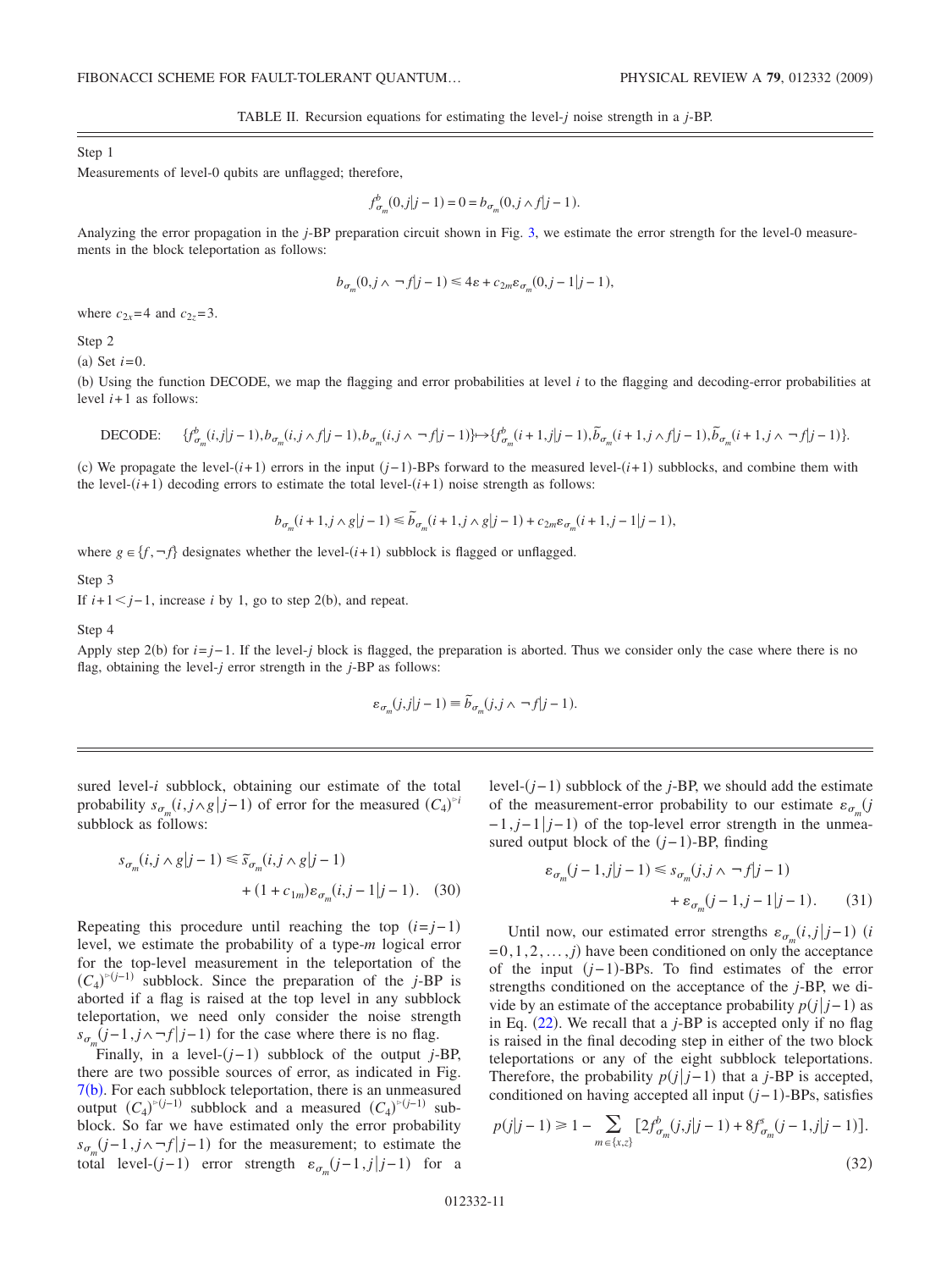TABLE III. Recursion equations for estimating the level- $(j-1)$  noise strength in a *j*-BP.

<span id="page-11-1"></span>Step 1

Measurements of level-0 qubits are unflagged; therefore,  $f_{\sigma_m}^s(0,j|j-1)=0=s_{\sigma_m}(0,j\land f|j-1)$ . Analyzing the error propagation in the *j*-BP preparation circuit shown in Fig. [3,](#page-3-1) we estimate the error strength for the level-0 measurements in the subblock teleportation as follows:

$$
s_{\sigma_m}(0,j \wedge \neg f|j-1) \leq 3\varepsilon + (1 + c_{1m})\varepsilon_{\sigma_m}(0,j-1|j-1),
$$

where  $c_{1x} = 1$  and  $c_{1z} = 2$ .

Step 2

(a) Set  $i=0$ .

b- Using the function DECODE, we map the flagging and error probabilities at level *i* to the flagging and decoding-error probabilities at level  $i+1$  as follows:

$$
\text{DECODE:}\qquad \{f^s_{\sigma_m}(i,j|j-1),s_{\sigma_m}(i,j\wedge f|j-1),s_{\sigma_m}(i,j\wedge \lnot f|j-1)\}\mapsto \{f^s_{\sigma_m}(i+1,j|j-1),\widetilde{s}_{\sigma_m}(i+1,j\wedge f|j-1),\widetilde{s}_{\sigma_m}(i+1,j\wedge \lnot f|j-1)\}.
$$

(c) We propagate the level-(*i*+1) errors in the input (*j*−1)-BPs forward to the measured level-(*i*+1) subblocks, and combine them with the level- $(i+1)$  decoding errors to estimate the total level- $(i+1)$  noise strength as follows:

$$
s_{\sigma_m}(i+1,j\wedge g|j-1)\leq \widetilde{s}_{\sigma_m}(i+1,j\wedge g|j-1)+(1+c_{1m})\varepsilon_{\sigma_m}(i+1,j-1|j-1),
$$

where  $g \in \{f, \neg f\}$  designates whether the level- $(i+1)$  subblock is flagged or unflagged.

Step 3

If  $i+1 < j-1$ , increase *i* by 1, go to step 2(b), and repeat.

Step 4

If the level-*j*−1- block is flagged, the preparation is aborted. Thus we consider only the case where there is no flag, obtaining the error strength  $s_{\sigma_m}(j-1, j \wedge \neg f|j-1)$  for the level- $(j-1)$  measurement in the subblock teleportation. Combining with the top-level error strength  $\varepsilon_{\sigma_m}(j-1,j-1|j-1)$  for an output block of the  $(j-1)$ -BP, we obtain our estimate of the total level- $(j-1)$  error strength in the *j*-BP as follows:

$$
\varepsilon_{\sigma_m}(j-1,j|j-1) \leq s_{\sigma_m}(j-1,j \wedge \neg f|j-1) + \varepsilon_{\sigma_m}(j-1,j-1|j-1).
$$

## VI. LEVEL REDUCTION FOR  $G_{\text{CSS}}$  GADGETS

<span id="page-11-0"></span>With an adequate hierarchical characterization of the errors in a *j*-BP now in hand, we can proceed to analyze the reliability of a circuit constructed from level- $j$   $\mathcal{G}_{CSS}$  gadgets protected by the code  $(C_4)^{5j}$ . For the CNOT gadget, we consider the level- $j$  version of the circuit shown in Fig. [1,](#page-2-0) where each 1-BP is replaced by a *j*-BP, each CNOT gate denotes a transversal CNOT acting on two  $(C_4)^{-(j-1)}$  blocks, and each measurement denotes a transversal measurement of a  $(C_4)^{>(j-1)}$  block. We represent each *j*-BP preparation circuit by the equivalent circuit  $\mathfrak{P}_{j-BP}$ , a depth- $(j+1)$  directed tree with noisy locations at each coding level. Then we propagate errors in the effective CNOT gadget (both the errors due to faults in the circuit and errors in the input *j*-BPs) forward to the measurements inside the block teleportations, to estimate the measurement failure probability. If all decoded level-*j* measurements in the teleportations of the gadget's *output* blocks agree with the measurements in the ideal noiseless circuit, then the CNOT gadget simulates an ideal CNOT gate successfully; otherwise the gadget fails. From our estimate of the probability that a level-*j* measurement fails, then, we obtain an estimate of the probability of failure  $\varepsilon_{\rm ess}(j)$  for a level-*j* CNOT gadget.

We would like to regard  $\varepsilon_{\text{css}}(j)$  as the noise strength for an effective local stochastic noise model that characterizes the reliability of the level-*j* simulated circuit. But our procedure for estimating the gadget failure probability still requires an important modification, to ensure that the probability of failure for a pair of consecutive gadgets is bounded above by  $(\varepsilon_{\text{css}}(j))^2$ . Errors in a *j*-BP that is used for the teleportation of one of the *input* blocks in a CNOT gadget can propagate to the measurements in teleportations of *both* the input and output blocks, causing correlated logical errors in two consecutive gadgets. We address this problem using the *truncation* method introduced in  $[3]$  $[3]$  $[3]$ . For each fault path, we classify each gadget as "good" or "bad" starting at the back of the circuit, and moving toward the front step by step. A CNOT gadget that is followed by two good gadgets is declared bad if it contains a failed measurement in the teleportation of at least one output block; otherwise it is good. A CNOT gadget that is followed by one good gadget and one bad gadget is declared bad only if it contains a failed measurement in the teleportation of the output block that is an input to the following *good* gadget. A CNOT gadget that is followed by two bad gadgets is always declared good.

With these definitions, the sum of the probabilities of all fault paths such that *r* specified level-*j* gadgets are all bad is bounded above by  $(\varepsilon_{\text{css}}(j))^r$ . Furthermore, we may say that a good CNOT gadget simulates the ideal CNOT gate correctly. In the case of a good CNOT gadget followed by one bad gadget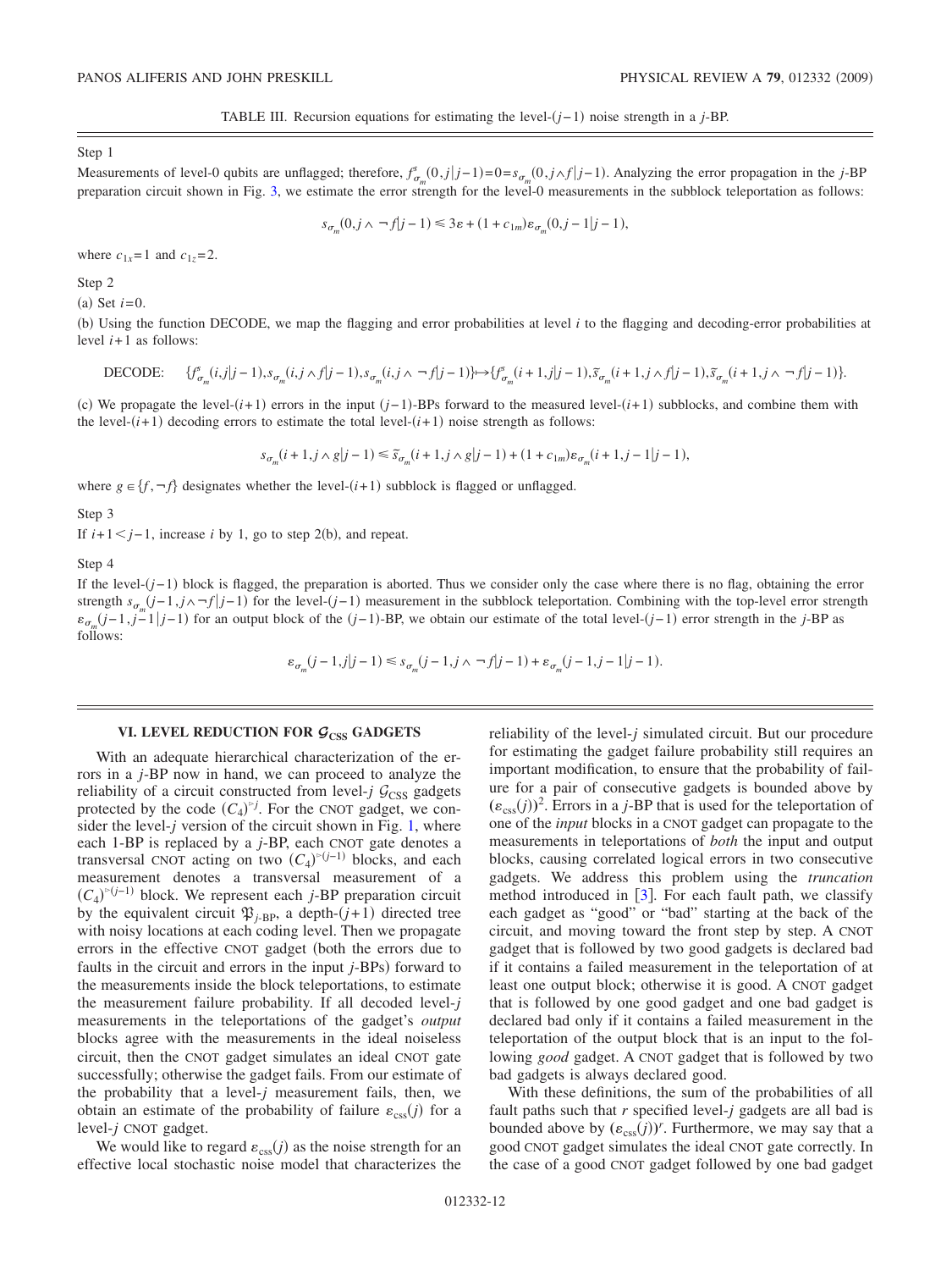TABLE IV. Recursion equations for estimating the effective noise strength of a level- $j$   $\mathcal{G}_{CSS}$  circuit.

<span id="page-12-0"></span>Step 1

Measurements of level-0 qubits are unflagged; therefore,  $f_{\sigma_m}^r(0,j|j)=0=r_{\sigma_m}(0,j\wedge f|j)$ . Analyzing the error propagation in the CNOT gadget shown in Fig. [1,](#page-2-0) we estimate the error strength for level-0 measurements as follows:

$$
r_{\sigma_m}(0,j \wedge \neg f|j) \leq 3\varepsilon + c_{3rm} \varepsilon_{\sigma_m}(0,j|j),
$$

where  $c_{3cx} = c_{3tz} = 2$  and  $c_{3cz} = c_{3tx} = 3$ .

Step 2

(a) Set  $i=0$ .

b- Using the function decode, we map the flagging and error probabilities at level *i* to the flagging and decoding-error probabilities at level *i*+1 as follows:

$$
\text{DECODE:}\qquad \{f_{\sigma_m}^{r}(i,j|j),r_{\sigma_m}(i,j\wedge f|j),r_{\sigma_m}(i,j\wedge \lnot f|j)\} \mapsto \{f_{\sigma_m}^{r}(i+1,j|j),\widetilde{r}_{\sigma_m}(i+1,j\wedge f|j),\widetilde{r}_{\sigma_m}(i+1,j\wedge \lnot f|j)\}.
$$

(c) We propagate the level- $(i+1)$  errors in the input *j*-BPs forward to the measured level- $(i+1)$  subblocks, and combine them with the level- $(i+1)$  decoding errors to estimate the total level- $(i+1)$  noise strength as follows:

$$
r_{\sigma_m}(i+1,j\wedge g|j) \leq \widetilde{r}_{\sigma_m}(i+1,j\wedge g|j) + c_{3rm} \varepsilon_{\sigma_m}(i+1,j|j),
$$

where  $g \in \{f, \neg f\}$  designates whether the level- $(i+1)$  subblock is flagged or unflagged.

Step 3

If  $i+1 \leq j$ , increase *i* by 1, go to step 2(b), and repeat.

Step 4

Measurements are accepted whether or not a flag is raised in the final decoding step.

Therefore, the noise strength for a level-*j* measurement is

$$
r_{\sigma_m}(j,j|j) = r_{\sigma_m}(j,j \wedge f|j) + r_{\sigma_m}(j,j \wedge \neg f|j).
$$

A  $G<sub>CSS</sub>$  gadget fails if there is a measurement error in the teleportation of at least one of its output blocks; therefore,

$$
\varepsilon_{\text{css}}(j) \leq \sum_{r \in \{c,t\}} \sum_{m \in \{x,z\}} r_{\sigma_m}(j,j|j).
$$

and one good gadget, an error in the teleportation of the output block that is an input block in the following bad gadget can be propagated forward into the bad gadget. Likewise, in the case of a good CNOT gadget followed by two bad gadgets, errors in the teleportations of the two output blocks can be propagated forward into the following bad gadgets.

Aside from CNOT gadgets,  $G_{CSS}$  circuits also include "contracted gadgets," in which state preparation steps are combined with following CNOT gates to form composite gadgets, or measurement steps are combined with preceding CNOT gates to form composite gadgets  $[6]$  $[6]$  $[6]$ . These contracted gadgets are smaller and more reliable than CNOT gadgets; therefore, to estimate the effective noise strength in a simulated  $G<sub>CSS</sub>$  circuit, we may limit our attention to the analysis of the CNOT gadget.

Therefore we can prove the following lemma.

*Lemma 3*. Consider a level-*j* simulation of a  $G_{\text{CSS}}$  circuit, where elementary operations are subject to local stochastic noise with strength  $\varepsilon$ . There is an equivalent level-0  $G<sub>CSS</sub>$  circuit, producing the same output, which is subject to local stochastic noise with strength  $\varepsilon_{\text{css}}(j)$ , as specified in Table [IV.](#page-12-0)

We estimate the effective noise strength  $\varepsilon_{\rm ess}(j)$  of the level- $j$   $G<sub>CSS</sub>$  circuit using a recursive procedure, summarized in Table [IV,](#page-12-0) that closely follows our method for analyzing the *j*-BP preparation. We represent the preparation of the four *j*-BPs in the CNOT gadget by effective depth- $(j+1)$  circuits  $\mathfrak{P}_{i-RP}$ , and we propagate level-0 errors in the *j*-BPs and level-0 errors due to faults in the circuit forward to the qubit measurements in the teleportations of the outgoing  $(\tilde{C}_4)^{p}$ blocks; thus we obtain an upper bound on the noise strength for these (unflagged) measurements as follows:

$$
r_{\sigma_m}(0, j \wedge \neg f|j) \leq 3\varepsilon + c_{3rm} \varepsilon_{\sigma_m}(0, j|j), \tag{33}
$$

where  $r \in \{c, t\}$  designates whether the measured output block is the control or target block, and  $c_{3cx}=2$ ,  $c_{3tz}=2$ ,  $c_{3cz}$ =3,  $c_{3tx}$ =3. The first term bounds the probability of a fault in one of the two CNOT gates that act on each measured qubit or a fault in the measurement itself. The second term bounds the probability of a level-0 error in an input *j*-BP that propagates forward to the qubit measurement— $\sigma_r$  errors in the input control block and  $\sigma$ <sub>z</sub> errors in the input target block can propagate to both the output control and the output target block, while  $\sigma_x$  errors in the input target block and  $\sigma_z$  errors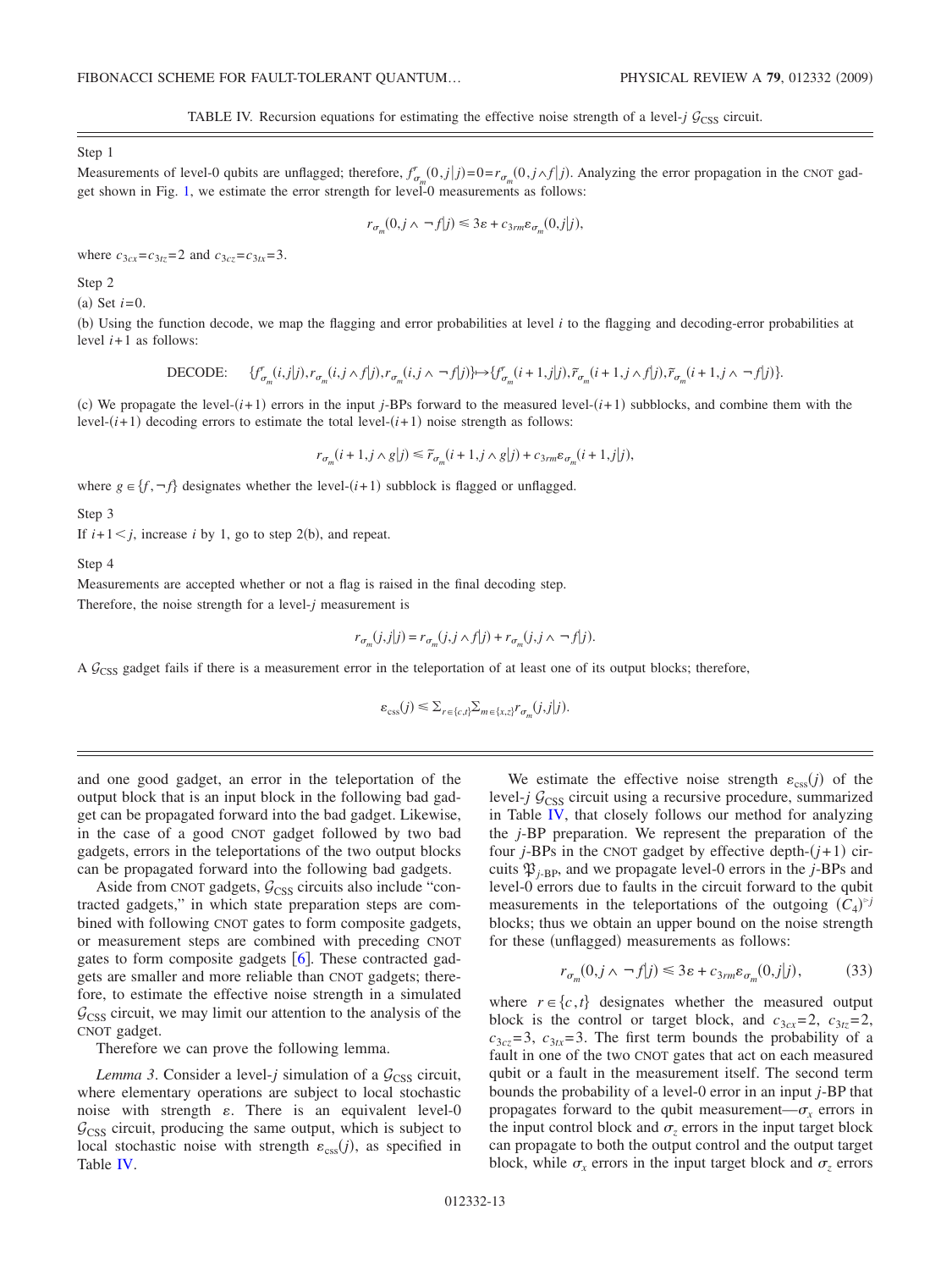in the input control block do not propagate to the other output block.

At each level *i*, where  $1 \le i \le j$ , we apply the function DECODE to the flagging and error probabilities at level *i*  $-1$  to estimate the level-*i* flagging probability  $f_{\sigma_m}^r(i,j|j)$  and the decoding-error probabilities  $\tilde{r}_{\sigma_m}(i, j \wedge g | j)$ , where *g*  $f(x) = \{f, \neg f\}$ ; these probabilities are conditioned on accepting the input *j*-BPs. Then we add the estimated probability for a level-*i* error in an input *j*-BP to propagate to the measured level-*i* subblock, obtaining our estimate of the total probability  $r_{\sigma_m}(i, j \wedge g | j)$  of error for the measured  $(C_4)^{\triangleright i}$  subblock as follows:

$$
r_{\sigma_m}(i, j \wedge g | j) \le \widetilde{r}_{\sigma_m}(i, j \wedge g | j) + c_{3rm} \varepsilon_{\sigma_m}(i, j | j). \tag{34}
$$

There is no postselection inside gadgets, so the top-level *i*  $= j$ ) measurement is accepted whether or not a flag is raised in the final decoding step. Therefore, the error probability for the measurement of a level-*j* block is bounded above by

$$
r_{\sigma_m}(j,j|j) = r_{\sigma_m}(j,j \wedge f|j) + r_{\sigma_m}(j,j \wedge \neg f|j). \tag{35}
$$

The CNOT gadget fails if there is an error in either the  $\sigma_r$ or  $\sigma_z$  measurement in the teleportation of either the control or the target block. Summing over these four measurements, our estimate of the failure probability for the level-*j* CNOT gadget becomes

$$
\varepsilon_{\text{css}}(j) \leq \sum_{r \in \{c,t\}} \sum_{m \in \{x,z\}} r_{\sigma_m}(j,j|j). \tag{36}
$$

# VII. THRESHOLD FOR  $G_{\text{CSS}}$  OPERATIONS

## **A.** *G***CSS threshold for local stochastic noise**

<span id="page-13-0"></span>By analyzing the recursion equations, first for *j*-BPs and then for level-*j*  $G_{\text{CSS}}$  gadgets, we can obtain an upper bound on the effective noise strength  $\varepsilon_{\rm css}(j)$  in the level-*j* simulation of a  $\mathcal{G}_{CSS}$  circuit, as a function of *j* and the fundamental noise strength  $\varepsilon$ . Before we present these upper bounds, we discuss a few simple optimizations that help us improve our results.

First, we discuss an improvement in the analysis of noise in 1-BPs in Sec. [V B.](#page-6-4) Errors in some of the input 0-BPs propagate not only to the output qubits of the 1-BP but also to the measurements. Since the 1-BP is accepted only if no errors are detected, we can exclude some fault paths and refine our estimate of the coefficient  $c_1$  in Eq. ([15](#page-7-0)). For example, a  $\sigma_x$  error in a 0-BP in an unmeasured block will propagate to a  $\sigma$ <sub>z</sub> measurement and be detected unless another  $\sigma_x$  error occurs due to a fault in another operation. By considering how errors propagate in the preparation circuit, we obtain the improved estimate

$$
c_1 = \begin{cases} 16\varepsilon_{\sigma_x}(0,0) + 16\varepsilon & \text{if } m = x \\ 1 + 16\varepsilon_{\sigma_z}(0,0) + 16\varepsilon & \text{if } m = z. \end{cases}
$$
(37)

Here,  $16\varepsilon_{\sigma_m}(0,0)$  is an upper bound on the probability that an error in a 0-BP propagates to cause a measurement error for at least one of the qubits in a given block; there are at most eight such 0-BPs, and for each 0-BP noise of strength

<span id="page-13-1"></span>

FIG. 8. (Color online) An alternative preparation circuit for *j*-BPs. Compared to the circuit in Fig. [3,](#page-3-1) the direction of the CNOT gates is reversed so that type-*x* and type-*z* errors propagate differently than in Fig. [3.](#page-3-1)

 $\varepsilon_{\sigma_m}(0,0)$  acts on each of its output qubits. Also, 16 $\varepsilon$  is an upper bound on the probability that a fault in the circuit causes a measurement error for at least one of the qubits in a given block; faults in any of  $3 \times 4$  CNOT gates and four qubit measurements could cause the error.

Secondly, we observe that the circuit in Fig. [3,](#page-3-1) which we use for preparing *j*-BPs, treats the two types of errors differently; this is reflected in the coefficients in our recursion equations where  $c_{1x} \neq c_{1z}$  and  $c_{2x} \neq c_{2z}$ . To weaken the asymmetry between the different types of errors, we modify our recursive preparation procedure so that for *j* odd we use the circuit in Fig. [3](#page-3-1) but for *j* even we use the alternative circuit in Fig. [8;](#page-13-1) in the latter, the direction of the CNOT gates is reversed so that the values of  $c_{1x}$  and  $c_{1z}$  are switched compared to the former, and similarly for the values of  $c_{2x}$  and  $c_{2z}$ .

Finally, we observe that the recursion equations may yield a smaller estimate of  $\varepsilon_{\rm css}(j)$  if we omit the subblock teleportations for small values of *j*. Naively, omitting the subblock teleportations is disadvantageous; it makes the level-*j*−1 subblocks of the *j*-BP noisier than the input (*j*−1)-BPs. But including the subblock teleportations means that the *j*-BP is less likely to be accepted, so that our estimate of the noise strength in the postselected *j*-BP may be higher. By analyzing several different strategies, we find that it is beneficial to omit the subblock teleportations for  $j=2$ , and include them for  $i \geq 3$ .

Analyzing our recursion equations with these modifications, we find the results that are plotted in Fig. [9;](#page-14-0) in particular, we find that when

$$
\varepsilon \le \varepsilon_0^{\text{css}} \equiv 0.67 \times 10^{-3},\tag{38}
$$

<span id="page-13-2"></span> $\varepsilon_{\text{css}}(j)$  decreases with increasing *j*, thus indicating that  $\varepsilon_0^{\text{css}}$  is a lower bound on the accuracy threshold for  $G<sub>CSS</sub>$  circuits. It is possible by using our recursion equations to prove rigorously that  $\varepsilon_{\text{css}}(j)$  really does become arbitrarily small for sufficiently large *j*. But a simpler method for proving the  $\mathcal{G}_{CSS}$  threshold estimate is to note that for  $\varepsilon \leq \varepsilon_0^{css}$  and  $j=10$ we have  $\varepsilon_{\text{css}}(10) \le 1.43 \times 10^{-5}$ , which is smaller than the lower bound  $1.26\times10^{-4}$  on the  $\mathcal{G}_{CSS}$  threshold proved previ-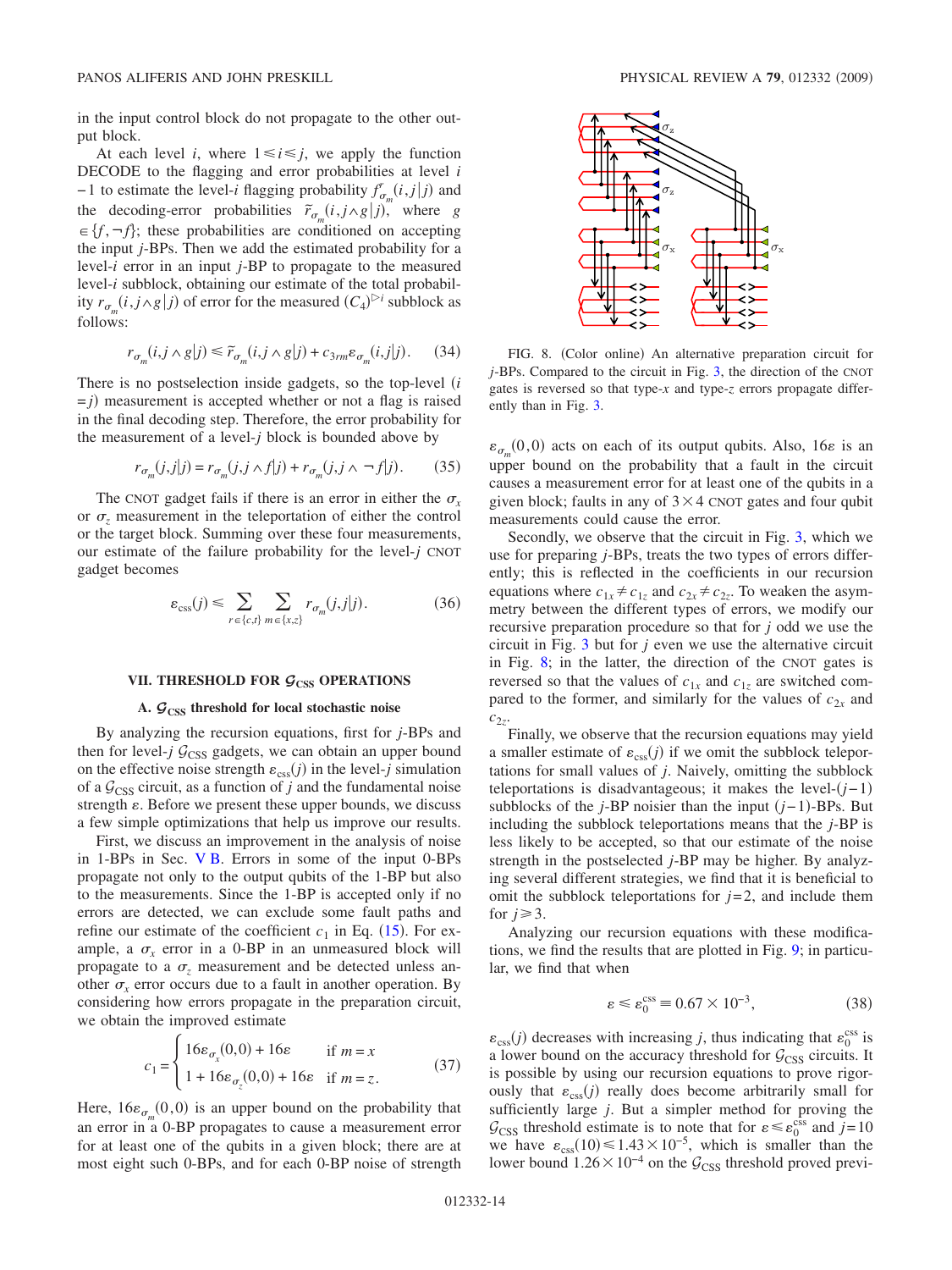<span id="page-14-0"></span>

FIG. 9. (Color online) On the top, the effective noise strength  $\varepsilon_{\text{css}}(j)$  for  $\mathcal{G}_{\text{CSS}}$  operations protected by  $(C_4)^{\triangleright j}$ , as a function of the fundamental noise strength  $\varepsilon$ , for  $j=1,2,3,4,5$ . The straight lines serve as guides to the eye for points with the same value of *j*. For  $\varepsilon$ satisfying Eq. ([38](#page-13-2)),  $\varepsilon_{\text{css}}(j)$  decreases as *j* increases. On the bottom, the probability  $p(j|j-1)$  of accepting a *j*-BP conditioned on having accepted all  $(j-1)$ -BPs, as a function of the fundamental noise strength  $\varepsilon$ , for  $j=1,2,3,4,5$ . For  $\varepsilon$  satisfying Eq. ([38](#page-13-2)),  $p(j|j-1)$  approaches unity as *j* increases. The different behavior of the probability of acceptance for  $j=1,2$  compared to  $j\geq 3$  is due to omitting the subblock teleportations for  $j=2$  but including them for  $j \ge 3$ .

ously in  $[8]$  $[8]$  $[8]$ , using the concatenated nine-qubit Bacon-Shor code.

In addition, Fig. [9](#page-14-0) shows the probability  $p(j|j-1)$  of accepting a *j*-BP conditioned on the acceptance of all input  $(j-1)$ -BPs. When the threshold condition in Eq. ([38](#page-13-2)) is satisfied,  $p(j|j-1)$  converges to unity with increasing *j*, showing that the overhead cost of using postselection is moderate; the cost is dominated by the overhead for preparing *j*-BPs for small values of *j*, while for large *j* the *j*-BPs are rarely rejected.

## **B.** *G***CSS threshold for independent depolarizing noise**

We can push the  $G<sub>CSS</sub>$  accuracy threshold higher if we make further assumptions about the noise model. In particular, we note that our circuits are constructed so that errors acting on the two qubits in a CNOT gate always propagate to measurements in *different* blocks. We may define  $\varepsilon_1 \leq \varepsilon$  by requiring that for either qubit in each CNOT gate, the probability of a type-*m* error is at most  $\varepsilon_1$ , for both  $m=x$  and *m*=*z*. If, in addition, the probability of a type-*m* error is at most  $\varepsilon_1$  for both preparations and measurements, then we can replace  $\varepsilon$  by  $\varepsilon_1$  in the recursion equations stated in Tables [II–](#page-10-0)[IV.](#page-12-0) Thus the  $G_{\text{CSS}}$  threshold condition becomes  $\varepsilon_1 \leqslant 0.67 \times 10^{-3}$ .

More precisely, the noisy fundamental operation  $O'$  that simulates the ideal operation O can be expressed as  $\mathcal{O}'=\mathcal{N}$  $\circ \mathcal{O}$ , where N is a completely positive trace-preserving map with Kraus operators  $\{N_k\}$ . In the case of the CNOT gate, for each qubit  $q \in \{1,2\}$  and error type  $m \in \{x,z\}$ , we decompose the Kraus operators into two sets  $\{N_k\} = \{N_k^{(q,m)}\} \cup \{N_k^{(\text{rest})}\},$ where Kraus operators in the first subset do not commute with  $\sigma_{-m}^{(q)}$  acting on qubit *q*, and Kraus operators in the second set do commute with  $\sigma_{-m}^{(q)}$  (here,  $-m$  denotes the complement of *m*). In our refined noise model, the total noise strength of the Kraus operators in the set  $\{N_k^{(q,m)}\}$  is at most  $\varepsilon_1$  for each  $q$  and  $m$ . The single-qubit preparations and measurements obey a similar requirement.

A special case, *independent depolarizing noise*, was used in Knill's numerical simulations  $[4]$  $[4]$  $[4]$ . For the CNOT gate, the nontrivial Kraus operators are the 15 nontrivial Pauli operators, each occurring with probability  $\varepsilon/15$ . The eight Kraus operators  $\{\sigma_x, \sigma_y\} \otimes \{I, \sigma_x, \sigma_y, \sigma_z\}$  induce type-*x* errors on the first qubit; similarly, eight Kraus operators induce type-*m* errors on qubit *q* for each *m* and *q*. Thus, the probability of a type-*m* error acting on qubit *q* is  $\frac{8}{15}$  for each m and *q*. If we also assume that for each m the probability of a type-*m* error is at most  $\frac{8}{15}$  $\varepsilon$  in qubit preparations and measurements, then  $\varepsilon_1 = \frac{8}{15} \varepsilon$ . We conclude that the  $\mathcal{G}_{CSS}$  threshold condition is

$$
\varepsilon \le \varepsilon_0^{\text{css,depol}} = \frac{15}{8} \varepsilon_0^{\text{css}} = 1.25 \times 10^{-3}
$$
 (39)

for the case of independent depolarizing noise.

For the independent depolarizing noise model, it might seem natural to assume that the probability of a type-*m* error in single-qubit operations such as qubit preparations and measurements is  $\frac{2}{3}\varepsilon$ , since two of the three nontrivial singlequbit Pauli operators induce such an error. To simplify our calculations, we have assumed that the error probability is  $\frac{8}{15}$  e instead. One way to defend this assumption is to note that the reliability of the preparation of the state  $|0\rangle$  can be improved using the purification circuit shown in Fig. [10;](#page-14-1) a similar circuit can be used to purify the preparation of the state  $\ket{+}$ . The preparation of  $\ket{0}$  in Fig. [10](#page-14-1) is accepted only if



<span id="page-14-1"></span>FIG. 10. (Color online) A purification circuit for the preparation of the state  $|0\rangle$ : Two copies of  $|0\rangle$  are prepared, a CNOT gate is applied, and  $\sigma_z$  is measured on the second output qubit; the preparation is accepted if the measurement outcome is  $\sigma_z = +1$ . For independent depolarizing noise, the probability of a type-*x* error conditioned on accepting the  $|0\rangle$  state is  $\frac{8}{15}\varepsilon + O(\varepsilon^2)$ .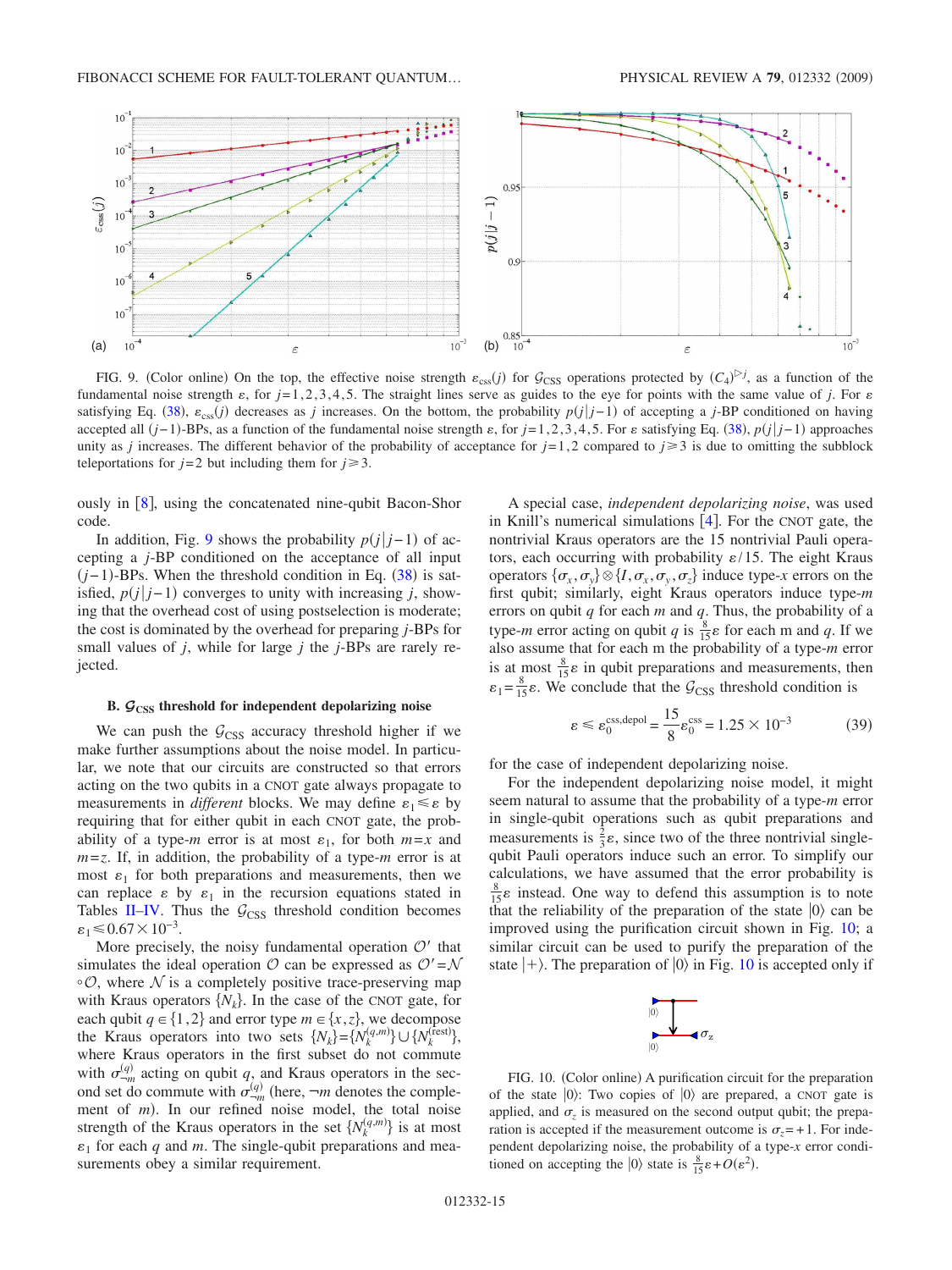the measurement outcome is  $\sigma_z = +1$ . Conditioned on accepting the  $|0\rangle$  state, then, a type-*x* error with  $O(\varepsilon)$  probability can arise only from a fault in the CNOT gate, not from a single fault in one of the fundamental preparation steps. Thus the conditional probability of a type-*x* error in the accepted state is  $\frac{8}{15}\varepsilon + O(\varepsilon^2)$ .

## **VIII. UNIVERSALITY**

<span id="page-15-0"></span>Now we have shown that, if  $\varepsilon$  is sufficiently small,  $\mathcal{G}_{\text{CSS}}$ gates can be simulated with arbitrarily good accuracy. To complete our proof of a quantum accuracy threshold theorem based on the Fibonacci scheme, we must extend this protected gate set to a universal set. It suffices to augment the highly reliable encoded  $G_{\text{CSS}}$  gates with highly reliable encoded versions of the single-qubit preparations  $\mathcal{P}_{+i}$  and  $\mathcal{P}_{+i}$ .

Using the reliable encoded  $G<sub>CSS</sub>$  operations, high-fidelity encoded copies of  $|+i\rangle$  and  $|T\rangle$  can be *distilled* starting with sufficiently accurate noisy copies. The distillation protocol works if encoded copies of  $|T\rangle$  can be prepared such that the probability of a logical error is below  $14.1\%$  [[9](#page-17-9)]; the distillation threshold for  $|+i\rangle$  states is even higher [[6](#page-17-4)].

One way to prepare encoded copies of  $|\psi\rangle$  is by "teleportation into the code block"  $[4]$  $[4]$  $[4]$ . First, we prepare a Bell pair encoded using  $(C_4)^{>j}$ , then we recursively decode one of the two encoded blocks to a single qubit, and finally we perform a Bell measurement on the decoded qubit and an input qubit prepared in the state  $|\psi\rangle$ . The level-*j* encoded Bell pair can be prepared reliably if  $\varepsilon$  is below the  $\mathcal{G}_{CSS}$  threshold and *j* is large. But the teleportation procedure could fail either because there is an error in the recursively decoded state, or because a fault occurs in the preparation of  $|\psi\rangle$  or in the two-qubit Bell-measurement circuit.

Let us consider the probability of error in the recursive decoding of a  $(C_4)^{D}$  block to a single qubit. A level-1  $C_4$ block can be decoded to a qubit using a circuit that contains three CNOT gates  $\lceil 6 \rceil$  $\lceil 6 \rceil$  $\lceil 6 \rceil$ . In the first decoding step we use level- $(j-1)$  CNOT gates to decode the  $(C_4)^{>j}$  block to a  $(C_4)^{\triangleright (j-1)}$  block, in the second decoding step we use level- $(j-2)$  CNOT gates to decode the  $(C_4)^{\triangleright (j-1)}$  block to a  $(C_4)^{\triangleright (j-2)}$  block, and so on, completing the decoding to a single qubit after *j* steps.

Each encoded CNOT gate is followed by error-correcting teleportation steps acting on both output blocks. We abort the "teleportation into the block" protocol if, at any stage of decoding the  $(C_4)^{c}$  block, a flag is raised in the top-level decoding of a measurement inside any error-correcting teleportation. We assume that sufficiently many encoded Bell pairs are prepared in parallel that with high probability at least one ancilla preparation is accepted.) A flag could be raised in either the  $\sigma_x$  or  $\sigma_z$  measurement for either output block of any CNOT gate at any level, so the total probability of a flag during decoding is

$$
f_{\text{dec}}(j) \le 3 \sum_{r \in \{c, t\}} \sum_{m \in \{x, z\}} \sum_{i=1}^{j-1} f'_{\sigma_m}(i, i|i). \tag{40}
$$

A logical error, too, could occur in either the  $\sigma_x$  or  $\sigma_z$  measurement for either output block of any CNOT gate at any level, or it might occur in one of the three level-0 CNOT gates in the final stage of decoding, so the joint probability of acceptance and a logical error in the decoded qubit is

$$
\varepsilon_{\text{dec}}(j) \leq 3 \sum_{r \in \{c,t\}} \sum_{m \in \{x,z\}} \sum_{i=1}^{j-1} r_{\sigma_m}(i, i \wedge \neg f|i) + 3\varepsilon. \tag{41}
$$

We find then, that the probability of failure for the teleportation into the code block is

$$
\varepsilon_{\text{anc}}^L(j) \le 4\varepsilon + \frac{\varepsilon_{\text{dec}}(j)}{1 - f_{\text{dec}}(j)},\tag{42}
$$

where the second term is an upper bound on the probability of error in the decoded qubit conditioned on acceptance, and the first term is an upper bound on the probability of a fault in the level-0 teleportation circuit (the  $\ket{\psi}$  preparation, one CNOT gate, and two single-qubit measurements).

It is possible by using our recursion equations to prove that if the fundamental noise strength  $\varepsilon$  is below the  $\mathcal{G}_{\text{CSS}}$ accuracy threshold, then, for all *j*,  $\varepsilon_{\text{anc}}^L(j)$  is bounded above by 6.1% for local stochastic noise and 6.8% for independent depolarizing noise. Thus, in both cases encoded ancilla states can be prepared with a probability of error below the distillation threshold, and robust universal quantum computation is possible. Alternatively, we can bypass the need to bound  $\varepsilon_{\text{anc}}^{L}(j)$  for all *j* by noting that for *j*=10 we have  $\varepsilon_{\text{anc}}^{L}(10)$ <br>  $\leq 6.09\%$  for local stochastic noise and  $\varepsilon_{\text{anc}}^{L,\text{depol}}(10) \leq 6.76\%$ for independent depolarizing noise. It was proven previously that, for a scheme based on concatenation of the nine-qubit Bacon-Shor code  $C_9$ , if the strength of local stochastic noise is below the  $\mathcal{G}_{CSS}$  threshold, then for any *k* a  $(C_9)^{k}$  block can be decoded with error probability at most  $2.15\%$  [[7](#page-17-7)]. Therefore we can concatenate the Fibonacci scheme at level *j*=10 with the Bacon-Shor scheme, and perform teleportation into the code block with a total probability of a logical error no larger than 8.24% for local stochastic noise and 8.91% for independent depolarizing noise, still below the distillation threshold.

We conclude, then, that for the Fibonacci scheme the  $G<sub>CSS</sub>$ accuracy threshold is also a threshold for universal quantum computation. In summary, we have proved the following.

*Theorem 1 (Quantum accuracy threshold theorem for the Fibonacci scheme)*. An ideal quantum circuit can be accurately simulated by a noisy quantum circuit using the Fibonacci scheme for fault-tolerant quantum computation if the fundamental noise strength  $\varepsilon$  is no larger than  $\varepsilon_0$ , where  $\varepsilon_0$ <br>=0.67×10<sup>-3</sup> for local stochastic noise and  $\varepsilon_0$ =1.25×10<sup>-3</sup> for independent depolarizing noise. The ratio of the size *L*\* of the noisy circuit to the size *L* of the ideal circuit is bounded above by a polynomial in the logarithm of *L* as specified in Sec. [IX](#page-15-1) below.

#### **IX. OVERHEAD**

<span id="page-15-1"></span>The overhead factor *L*\*/*L* is polylogarithmic in *L* because, although the number of locations inside a level-*j* gadget grows approximately exponentially with the level of concatenation *j*, the probability of a logical error in a level-*j* gadget decreases *double exponentially* with  $j$ , if  $\varepsilon$  is less than the threshold value  $\varepsilon_0$ .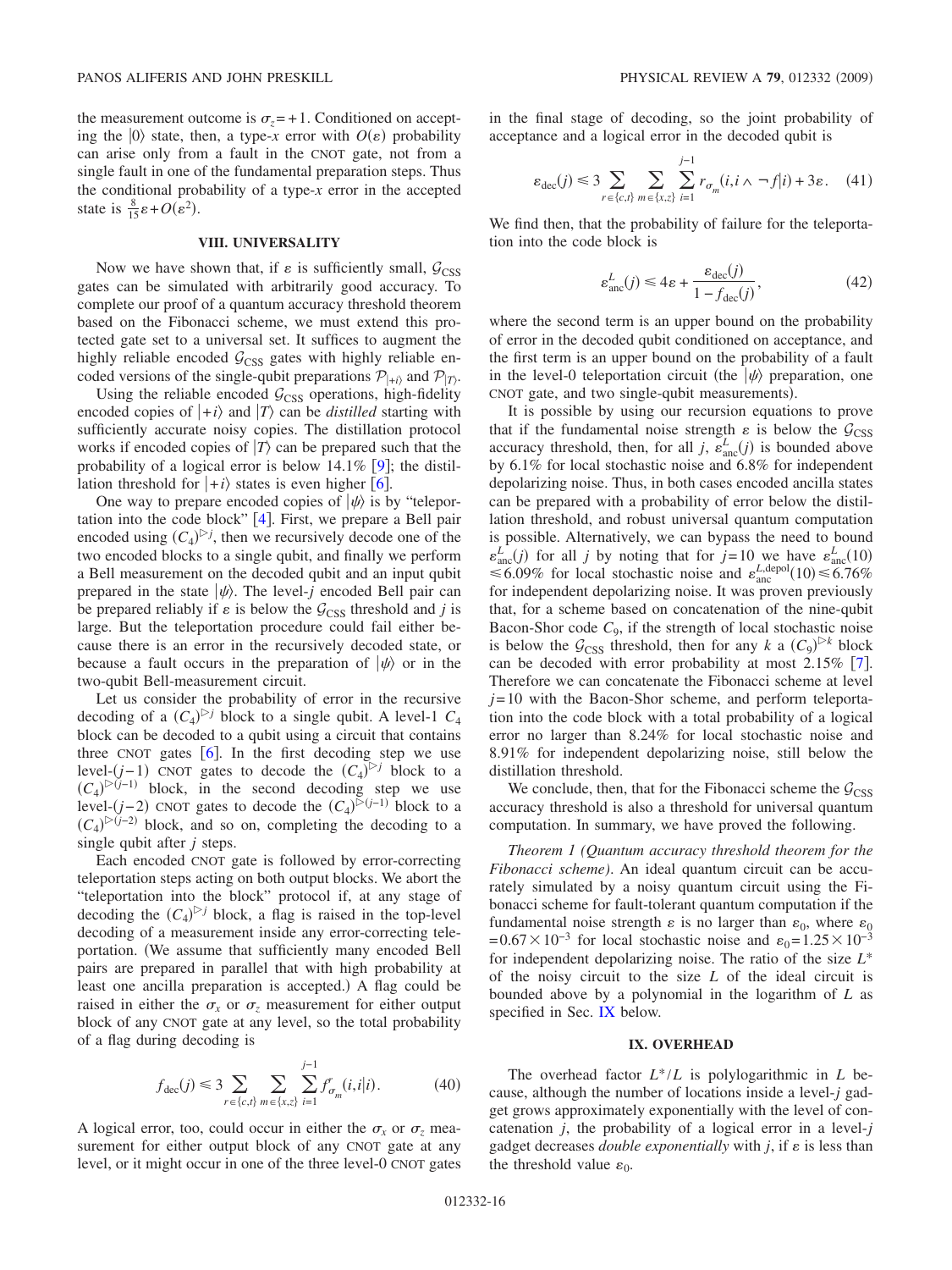For the Fibonacci scheme, the probability of a (flagged) logical error at level  $j$  scales with  $j$  according to Eq.  $(11)$  $(11)$  $(11)$ ,

$$
\delta_f^{(j)} \sim \varepsilon_0 (\varepsilon/\varepsilon_0)^{F(j)}.\tag{43}
$$

We can simulate a circuit of size *L* with reasonable accuracy if the probability of a logical error per gate is of order 1/*L*, or

$$
F(j) \approx \frac{\ln(L\varepsilon_0)}{\ln(\varepsilon_0/\varepsilon)}.\tag{44}
$$

If the size of the largest level-*j* gadget is bounded above by  $\ell^j$  (where  $\ell$  is a constant), then the overhead factor can be expressed as

$$
L^*/L \le \ell^j = (F(j))^{\ln \ell^j / \ln F(j)} \approx \left(\frac{\ln(L\varepsilon_0)}{\ln(\varepsilon_0/\varepsilon)}\right)^{\ln \ell / \ln \phi}.\tag{45}
$$

This is polylogarithmic scaling as asserted in Theorem 1.

To examine in more detail how the gadget size depends on *j*, we must take into account that our procedure for preparing a *j*-BP uses *postselection*: The *j*-BP is rejected if a flag is raised at the top level in either one of the two block teleportations or in any one of the eight subblock teleportations. Thus the probability of rejection scales with *j* like the probability of a top-level flag in a level-(*j*-1) block, which is  $O(\varepsilon^{F(j-1)})$  according to Eqs. ([7](#page-5-2)) and ([11](#page-5-1)). For the purpose of estimating the overhead, we may imagine that a constant number (independent of  $j$ ) of  $j$ -BP preparations are executed in parallel, where the constant is chosen to be large enough so that the probability that all of the *j*-BPs are rejected is sufficiently small.

For example, for each *j*-BP used in the level-*j* CNOT gadget, suppose that *M j*-BPs are prepared in parallel. The CNOT gadget may fail because, in one of the *j*-BP preparations contained inside the gadget, all *M* of the *j*-BPs are rejected this occurs with probability  $O(\varepsilon^{MF(j-1)})$ . The probability of a logical error in the CNOT gadget arising from other sources is  $O(\varepsilon^{F(j)})$ ; thus the probability of failure due to the rejection of all *M j*-BPs is comparable to other contributions to the failure probability if we choose

$$
M \approx \frac{F(j)}{F(j-1)} \approx \phi \approx 1.618. \tag{46}
$$

Similarly, for each input *j*-BP used in the preparation of a level- $(j+1)$  BP, suppose that *N j*-BPs are prepared in parallel. Then the probability that all *N j*-BPs are rejected is  $O(\varepsilon^{NF(j-1)})$ . In this case, *N* should be large enough that the probability of failure due to rejection of all the *j*-BPs is comparable to the probability of an unflagged level-*j* logical erfor in an accepted *j*-BP, which is  $O(\varepsilon^{\overline{F}(j+1)})$  according to Eq. ([9](#page-5-3)). Therefore we choose

$$
N \approx \frac{F(j+1)}{F(j-1)} \approx \phi^2 \approx 2.618. \tag{47}
$$

The  $j$ -BP preparation circuit (for  $j > 1$ ) shown in Fig. [3](#page-3-1) uses as input 12  $(j-1)$ -BPs, plus another 8  $(j-1)$ -BPs for the final subblock teleportations. For our overhead estimate, we replace these 20  $(j-1)$ -BP preparations by 20*N*  $(j-1)$ -BP preparations. In addition, the *j*-BP preparation circuit con-

tains 28 level-(*j*−1) transversal logical CNOT gates (12 to prepare three level-*j* Bell pairs, 8 for the two block teleportations, and 8 for the eight subblock teleportations) plus 32 level-(*j*−1) transversal measurements (16 for the two block teleportations and 16 for the eight subblock teleportations).

More generally, suppose that the preparation circuit for a *j*-BP (*j* > 1) uses *r* (*j*−1)-BPs, *s* level-(*j*−1) CNOT gates, and *t* level-(*j*−1) measurements. Furthermore, suppose that the logical CNOT gates and measurements are transversal, so that a level-*j* logical CNOT uses  $n^j$  fundamental two-qubit CNOT gates and a level-*j* logical measurement uses  $n<sup>j</sup>$  fundamental single-qubit measurements, where *n* is the block size of the code that is concatenated  $j$  times  $(n=4$  for the scheme we have analyzed). Let  $B(j)$  denote the number of 1-BP preparations,  $C(j)$  denote the number of level-1 CNOT gates, and  $M(j)$  denote the number of level-1 measurements contained in a level-*j* BP preparation. These quantities obey the recursion relations

$$
B(j) = rB(j - 1),
$$
  
\n
$$
C(j) = rC(j - 1) + sn^{j-2},
$$
  
\n
$$
M(j) = rM(j - 1) + tn^{j-2}.
$$
\n(48)

Solving these recursion relations, we find

$$
B(j) = r^{j-1},
$$
  
\n
$$
C(j) = s(r^{j-1} - n^{j-1})/(r - n),
$$
  
\n
$$
M(j) = t(r^{j-1} - n^{j-1})/(r - n),
$$
\n(49)

assuming  $r \neq n$ . These expressions illustrate how the number of locations inside a level-*j* gadget grows roughly exponentially with *j*, at least for the case of the  $G_{\text{CSS}}$  gadgets. The distillation protocols that prepare high-fidelity encoded ancillas for non-Clifford gates use  $G<sub>CSS</sub>$  gadgets, and require a number of rounds that grow linearly with *j*; thus the circuit size for the non-Clifford gadgets can also be bounded above by an exponential in *j*.

An important feature of the (nonrecursive) Fibonacci scheme, not shared by the strictly recursive schemes analyzed in  $\vert 3 \vert$  $\vert 3 \vert$  $\vert 3 \vert$ , is that although the size  $L^*$  of the noisy circuit is larger than the size *L* of the ideal circuit by a factor polylogarithmic in *L*, the "quantum depth" *D*\* of the noisy circuit is larger than the depth *D* of the ideal circuit by only a constant factor. (That is, the number of time steps in the simulation is larger than the number of time steps in the ideal computation by a constant factor, *if* we neglect the time required for classical processing of measurement outcomes.)

Note that the preparation of Bell pairs and the distillation of ancilla states are performed off-line and hence do not contribute to the simulation's depth. A transversal level-*j* logical CNOT gate can be executed in a single time step for any value of *j*. The quantum measurements comprising the transversal measurement of a level-*j* block can also be performed in a single time step, but to determine the outcome of the encoded measurement classical processing of the measurement outcomes is required, which can be executed by a classical circuit with depth linear in *j*.